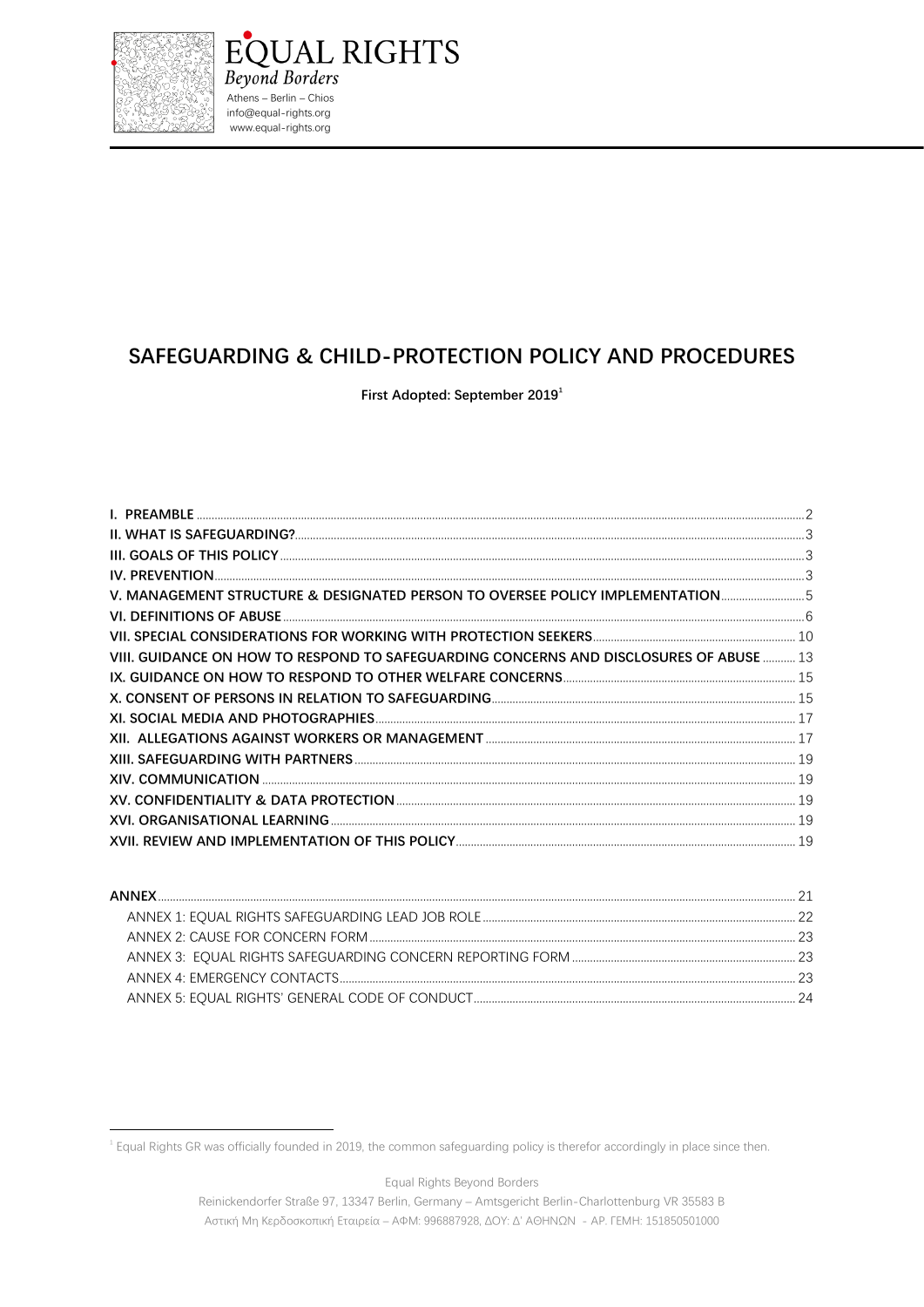### **I. PREAMBLE**

1. Equal Rights Beyond Borders formerly consists of two independent organisations. This Policy is implemented in both organisations respectively and therefore also serves as an according Memorandum of Understanding (MoU) between

> Equal Rights Beyond Borders e.V. Schererstraße 9, 13347 Berlin, GERMANY Tax Number: 27/664/54264 Registered under: Amtsgericht Berlin-Charlottenburg VR 35583 B Represented by: Catharina Ziebritzki (Board Member) (hereinafter 'Equal Rights DE')

> > &

Equal Rights Beyond Borders – Αστική Μη Κερδοσκοπική Εταιρεία Emmaouil Mpenaki 69A, 106 81 Athens, GREECE Tax Number (ΑΦΜ): 996887928, Tax Office: Athens D Registered under: 151850501000 Represented by: Robert Nestler (Administrator) (hereinafter 'Equal Rights GR')

Both organisations together form 'Equal Rights Beyond Borders' (hereinafter: Equal Rights) and are therefore committed to this MoU.

- 2. The policy is valid for all of Equal Rights' current and future offices.
- 3. Equal Rights offers legal services to protection seekers. Staff and interns come into contact with particularly vulnerable individuals, such as unaccompanied minors, survivors of torture, or survivors of sexual or gender-based violence. Equal Rights is committed to protecting and promoting the rights of these groups and to taking care of the people using our services as well as our staff and volunteers. Equal Rights has a moral and legal obligation to protect vulnerable persons within their care from both intentional and unintentional harm (a duty of care). To ensure this, the organisation adheres to the procedures within this child and vulnerable adult safeguarding policy.
- 4. This policy applies to paid and voluntary workers such as interns.
- 5. In the context of Greek legislation, specific adult safeguarding duties apply to any adult who has care and support needs, and is experiencing, or is at risk of, abuse or neglect, and is unable to protect themselves from either the risk of, or the experience of abuse or neglect, because of those needs (HAPC, 2016).
- 6. Many of Equal Rights' clients have experienced trauma and are dealing with the ongoing psychological effects of this. Many are unable to protect themselves from abuse because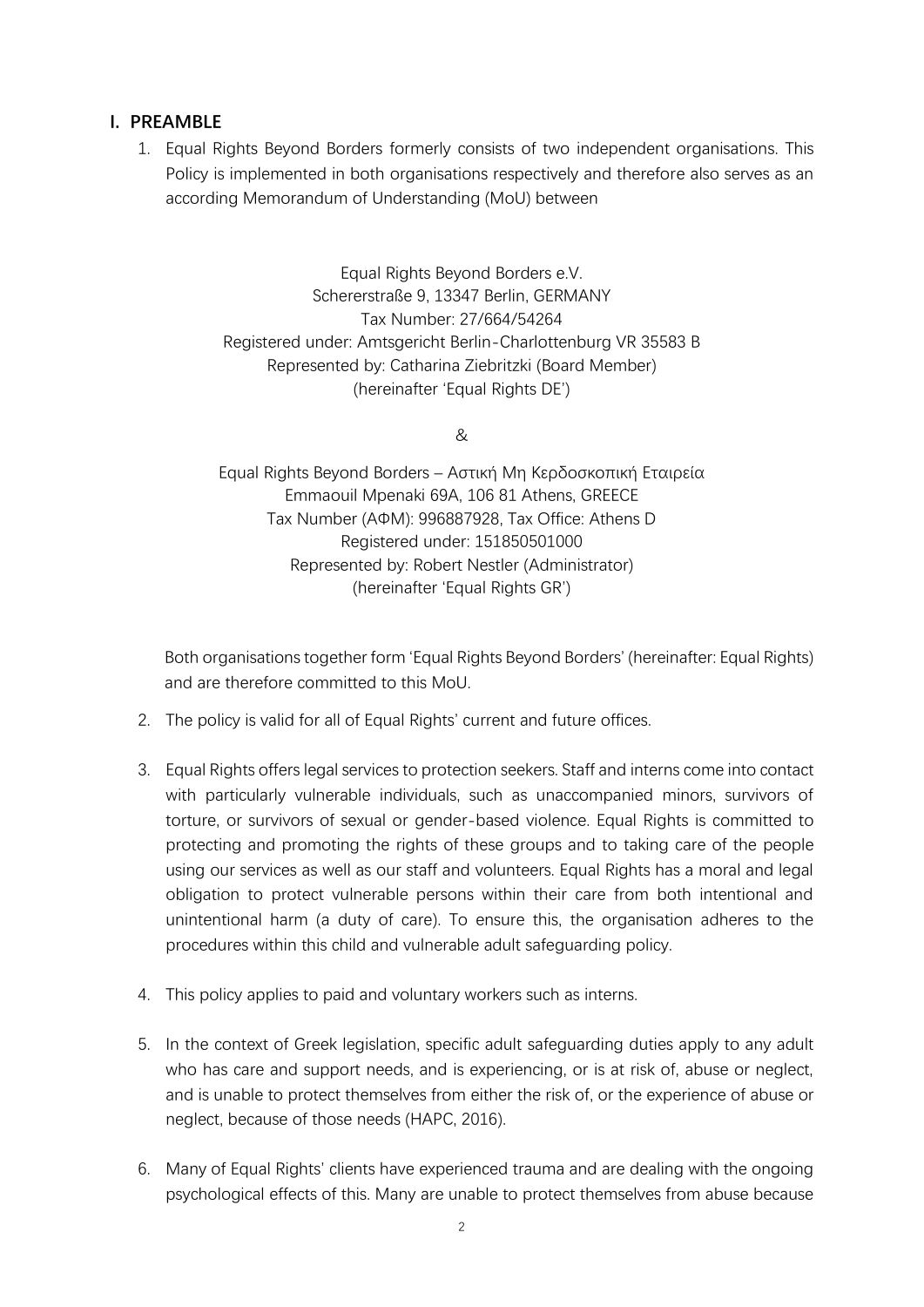of isolation, poverty and homelessness. As such, many of our clients will be considered as vulnerable for the purposes of safeguarding.

## **II. WHAT IS SAFEGUARDING?**

- 1. Safeguarding is a term we use to describe how we protect children and vulnerable persons from abuse or neglect.
- 2. Safeguarding is about protecting certain people who may be in vulnerable circumstances. These people may be at risk of abuse or neglect due to the actions (or lack of action) of another person.

#### **III. GOALS OF THIS POLICY**

- 1. It is the goal of this policy facilitate identifying vulnerable persons.
- 2. It is the goal of Equal Rights and of this policy to minimize the harm our organization may be doing inadvertently as a result of our organizational activities. This Safeguarding & Child-Protection Policy and Procedures (hereinafter: this Policy) aims to improve the professionalism of Equal Rights' staff when working with children and vulnerable persons and describes the values and principles that must underpin our approach to children. This, in turn, will help to achieve a greater impact for children and vulnerable persons.
- 3. It is the goal of this Policy to facilitate the safeguarding of the rights and needs of vulnerable persons.

**Objectives** 

- $\rightarrow$  To adequately prevent and/or respond to harm to vulnerable persons and their abuse, by providing a tool that sets standards and procedures for Equal Rights;
- $\rightarrow$  To ensure that all Equal Rights members of staff, including interns, volunteers, board members and consultants, understand the possible harmful effects of our work on vulnerable persons, are able to recognize signs of abuse and protection issues for prompt response in the best interest of clients; and
- $\rightarrow$  To ensure that every Equal Rights member of staff are knowledgeable of and comply with principles of safeguarding.

## **IV. PREVENTION**

- 1. 1. Hiring of Staff
	- a. Our aim is to implement recruitment procedures which ensure that, as far as is possible, those who seek to work with children and vulnerable persons through Equal Rights' activities are suitable to do so and do not pose a risk to the client group.
	- b. The organisation will ensure that the following checks are carried out on all prospective staff and longer-term volunteers (those working with Equal Rights for 2+ weeks) whose work involves contact with children and vulnerable persons.
		- i. undertaking an interview and induction with the applicant;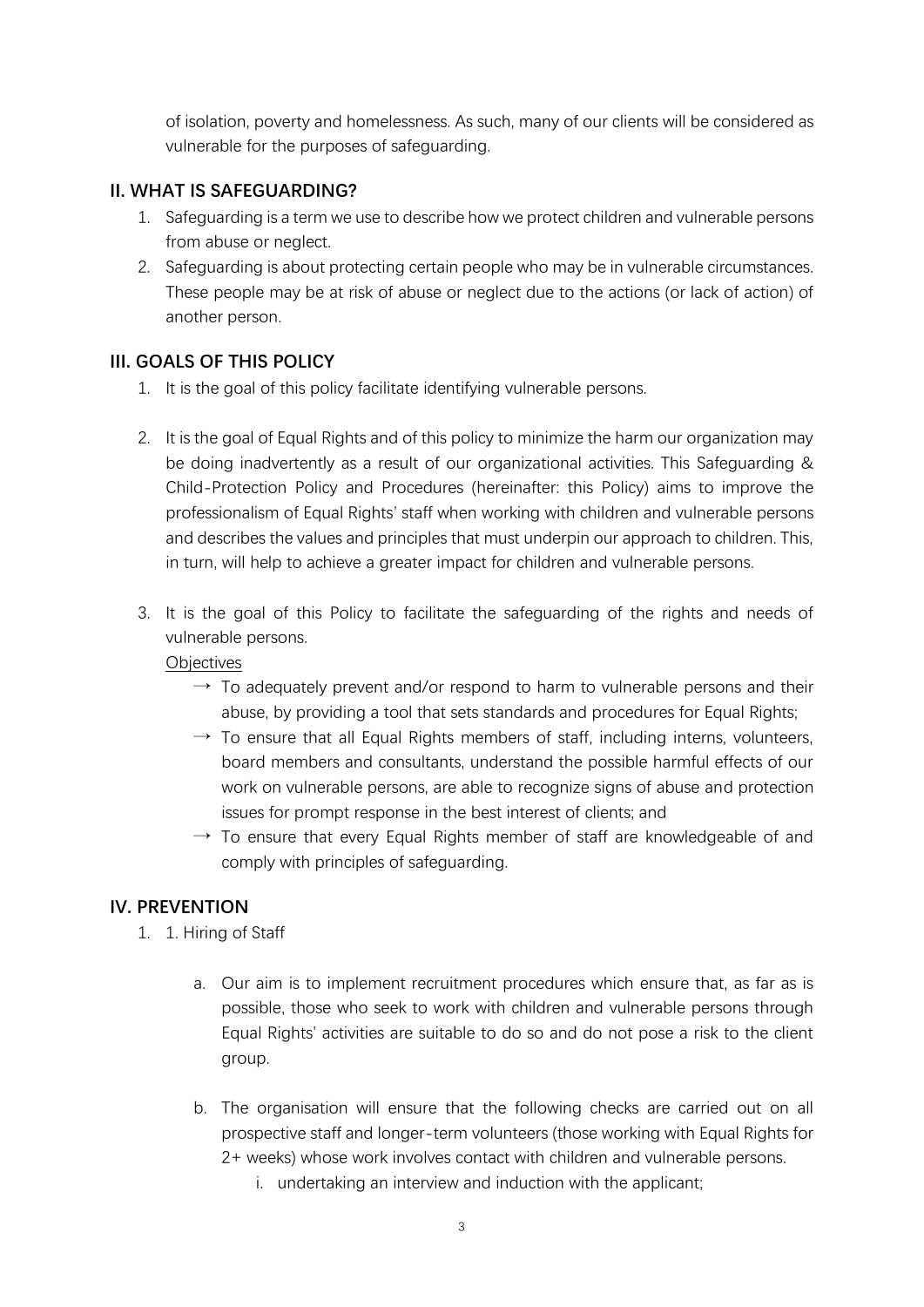- ii. asking for possible criminal convictions; in case of incoherence, Equal Rights may ask for a criminal background;
- iii. Equal Rights ensures that job specifications, terms of reference et cetera clearly outline generic and specific protection and safeguarding responsibilities;
- c. A 'criminal background' will not automatically disqualify a candidate from the respective job, as Equal Rights, as a legal NGO committed to the rule of law, believes in rehabilitation in every regard; in cases where employees work directly with children, criminal convictions related to children are, however, a strong indication for disqualifying the applicant.
- 2. Induction, Training and Support
	- a. Equal Rights will ensure that appropriate induction, training and information is available to all employed staff and volunteer workers concerning children and vulnerable persons safeguarding matters. This is the responsibility of the Safeguarding Leads to devise and implement, in consultation and liaison with the Directors.
	- d. All employees working in roles with children or vulnerable persons are required upon recruitment to attend or undertake an in depth briefing and/or training on child and vulnerable persons protection, as organised by Equal Rights. The aim of these trainings is to:
		- iv. Develop staff's ability to be aware of the possible harmful effects of our work with children and recognize signs of abuse and trauma;
		- v. Raise awareness of issues of particular vulnerability such as gender, sexual orientation and disability;
		- vi. Be familiar with the reporting and referral procedures for vulnerable persons that show according signs.

Refresher training will be provided to all staff and volunteers at least every 2 years. Suitable online training and discussion may stand in place of this if necessary.

- e. All employees and volunteers who will be working with children and vulnerable persons will be given details of this policy when joining Equal Rights.
- f. All employees and volunteers who will be working with children and vulnerable persons will be given Equal Rights' Code of Conduct (ANNEX 1 of this policy) which all staff and volunteers are required to read and sign before they have any contact with children and vulnerable persons.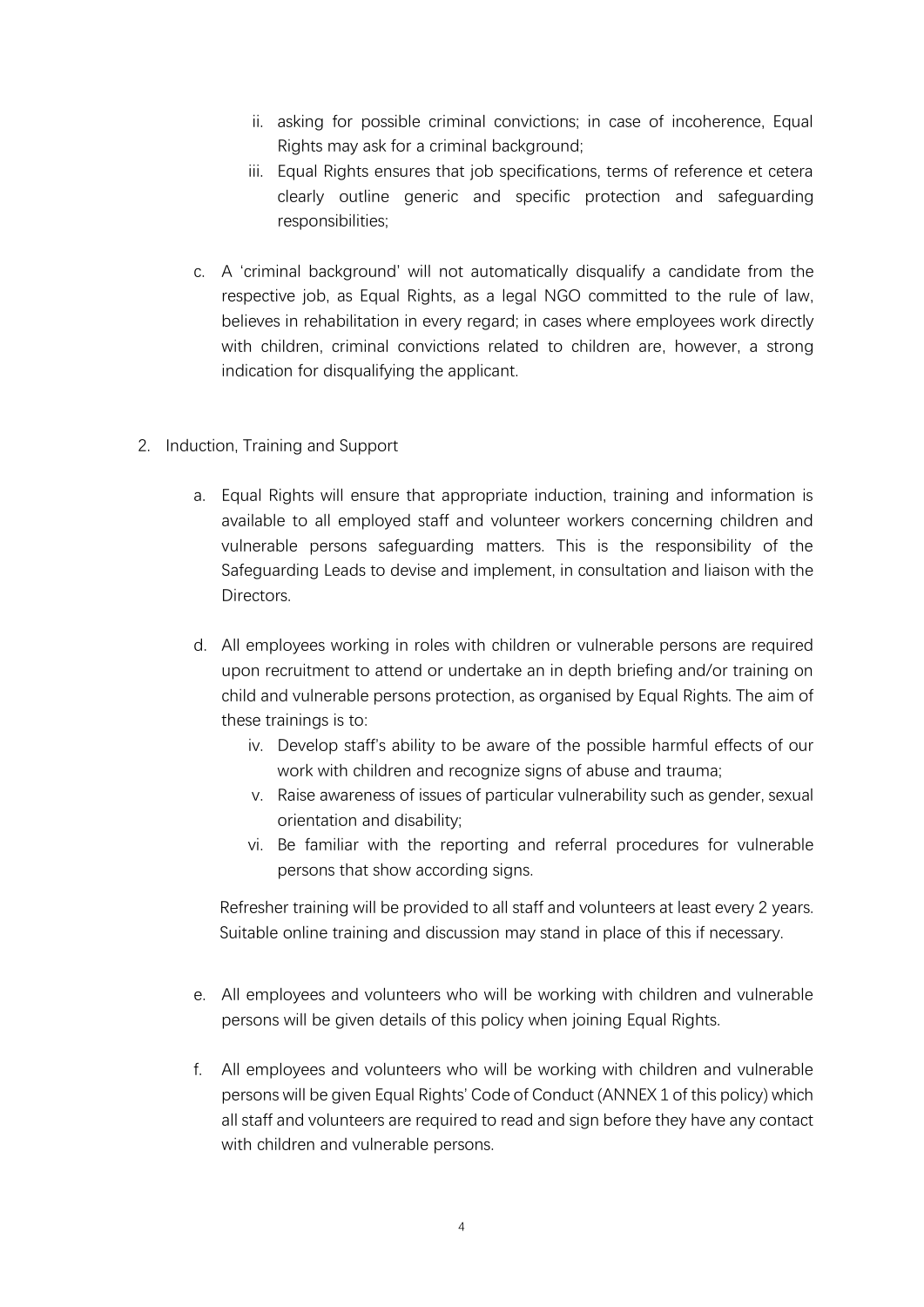g. Our policy will be accessible to all those involved with the work of Equal Rights, such as young people/vulnerable persons, parents/carers, and external agencies.

## **V. MANAGEMENT STRUCTURE & DESIGNATED PERSON TO OVERSEE POLICY IMPLEMENTATION**

- 1. One full-time member of staff shall be appointed as the Safeguarding Lead respectively in Equal Rights DE and Equal Rights GR to oversee all aspects of child and vulnerable person safeguarding awareness and implementation of this policy, alongside and reporting to the Equal Rights Directors.
- 2. The Safeguarding Lead will receive appropriate training and be aware of relevant contact numbers and addresses of local statutory agencies and other agencies responsible for the protection of children and vulnerable persons.
- 3. The Safeguarding Lead has the main responsibility for managing child protection issues within Equal Rights. The role and responsibilities of the Safeguarding Lead are detailed below (and within the Safeguarding Lead Job Role (Annex 1) which should be given to the Safeguarding Lead). The Equal Rights Safeguarding Lead:
	- a. will implement and promote Equal Rights' Child & Vulnerable Persons Safeguarding Policy;
	- b. undertake training on child and vulnerable persons protection and ensure that the organisation is updated on child and vulnerable adult protection issues;
	- c. communicate with staff and volunteers on issues of the protection of children and vulnerable persons;
	- d. encourage good practice and support of procedures to protect children and vulnerable persons;
	- e. be the first point of contact for advice and support if a child or vulnerable adult protection issue arises;
	- f. ensure that reporting procedures are in place for incidents if they occur;
	- g. ensure that referral procedures are in place for affected persons;
	- h. ensure that all necessary child and vulnerable adult protection-related enquiries, procedures and investigations are carried out;
	- i. report results of screening enquiries and preserve a "need to know" level of confidentiality and access to secure records;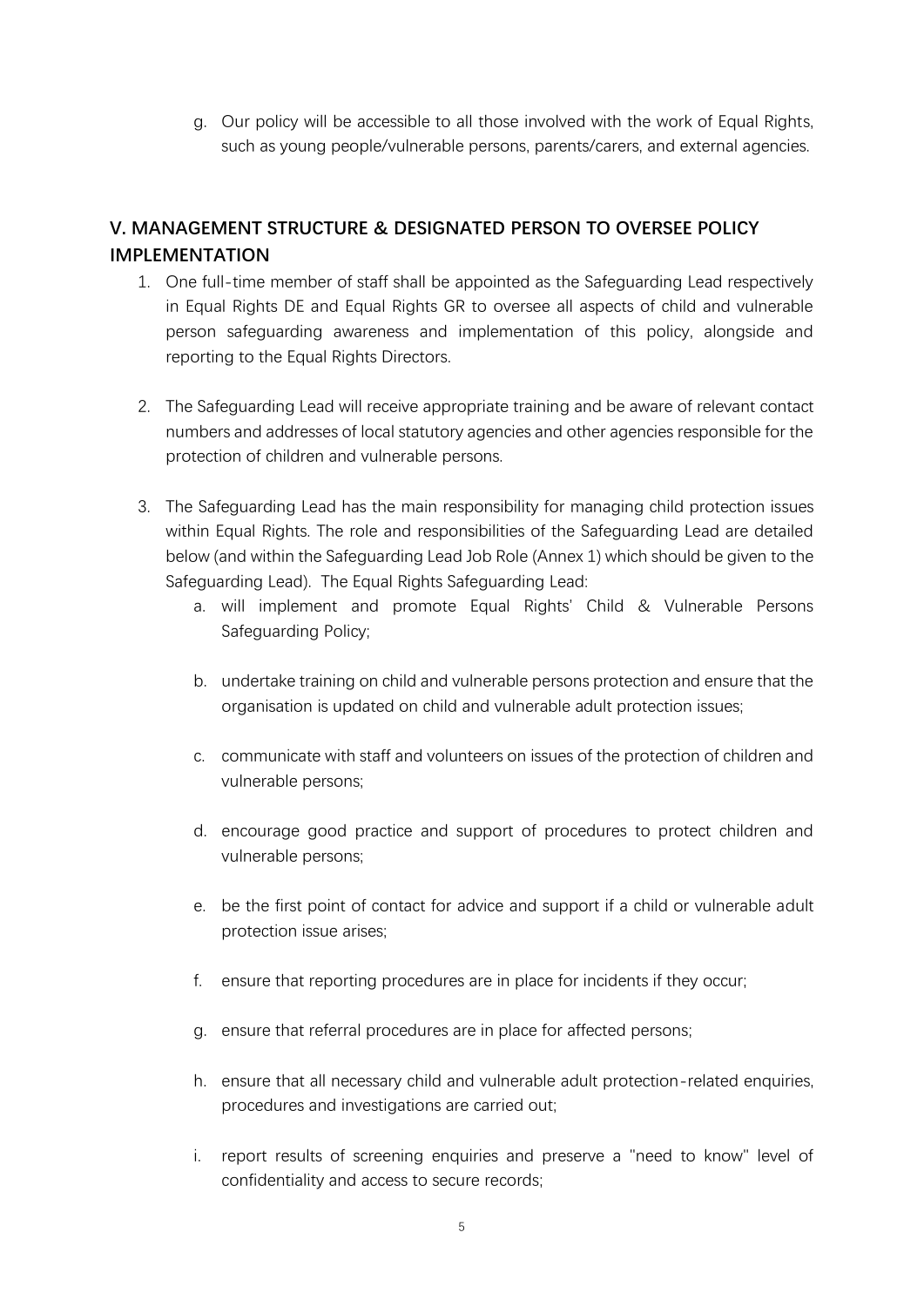- j. ensure that supervising staff are aware of, and implement, procedures for the secure and confidential storage of records relating to child and vulnerable adult protection matters;
- k. liaise with staff members to ensure implementation of the policy by all staff and volunteers;
- l. liaise with social services at a formal and informal level on all child and vulnerable persons protection matters, and with the police / public prosecutor as necessary;
- m. designate a person to participate in the "Protection working group" of UNHCR in all locations in Greece;
- n. report to the Directors on the implementation of this policy;
- o. report allegations and suspicion of abuse to the appropriate authorities;
- p. liaise with staff members and volunteers to ensure that the activities they plan and carry out on behalf of Equal Rights are sound in terms of child and vulnerable persons' protection as regards personnel, practices, activities and premises.
- q. regularly monitor and review the Equal Rights Child & Vulnerable Persons Safeguarding Policy.
- 4. The Equal Rights Directors shall ensure active compliance with this policy by all those working in Equal Rights and shall work closely with the Safeguarding Lead to ensure this, providing the Safeguarding Lead with assistance to this end. All other staff and voluntary workers of Equal Rights will actively endeavour to implement this policy.
- 5. The Safeguarding Lead of
	- a. Equal Rights GR is Iliana Bompou: Iliana.bompou@equal-rights.org
	- b. Equal Rights DE is Anne Pertsch: anne.pertsch@equal-rights.org

The Deputy Safeguarding Leads are the persons respectively.

The designated directors are

- a. for Equal Rights GR: Robert Nestler: robert.nestler@equal-rights.org.
- b. for Equal Rights DE: Catharina Ziebritzki: catharina.ziebritzki@equal-rights.org

## **VI. DEFINITIONS OF ABUSE**

1. There are different types of abuse and it is important that all staff and volunteers know what they are and how to recognise them. The following definitions are based on those from: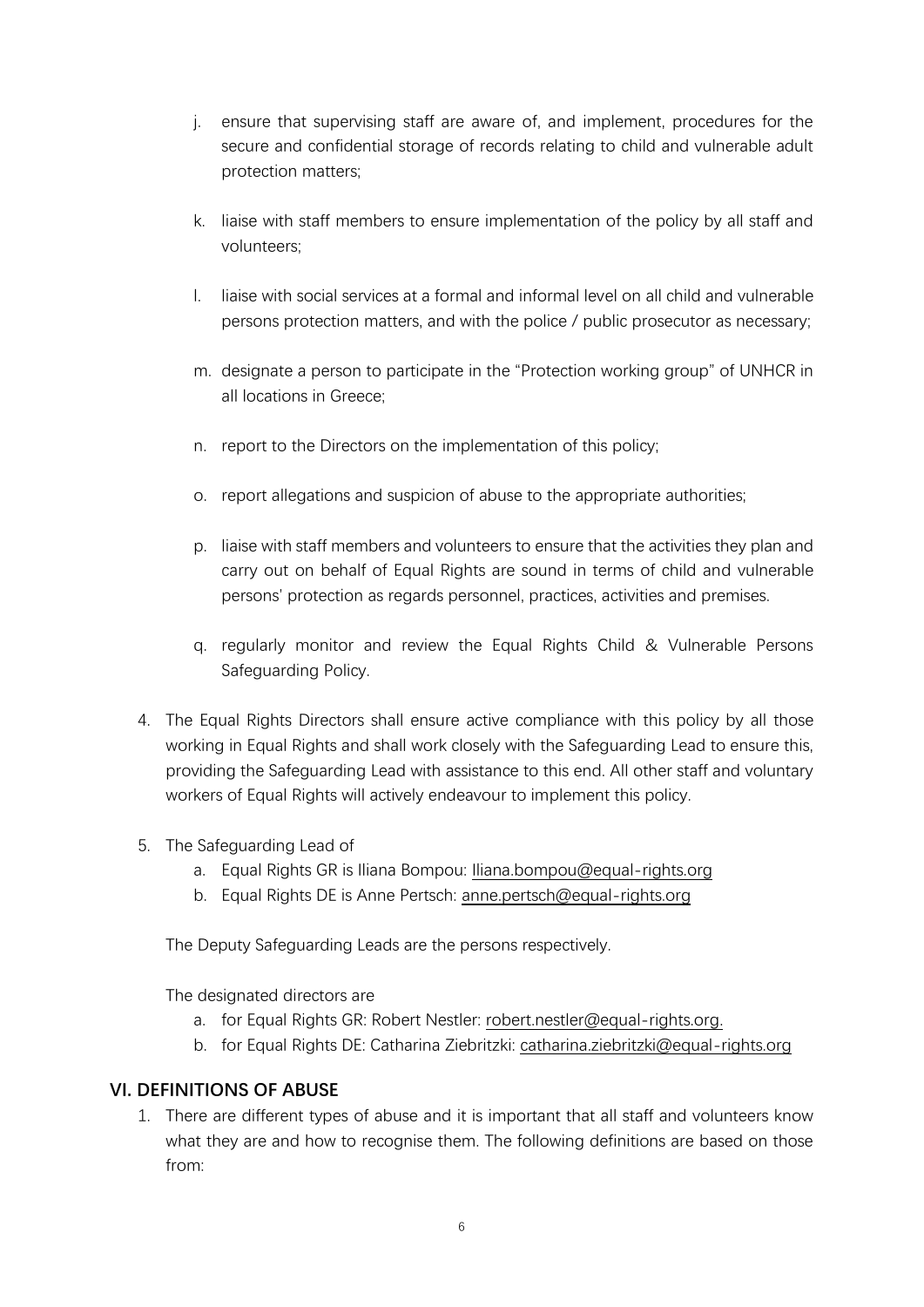- $\rightarrow$  Department for Education of the United Kingdom, Working Together to Safeguard Children. A guide to inter-agency working to safeguard and promote the welfare of children, July 2018, available at: https://bit.ly/3mkRA5p [last accessed: 28/07/2020];
- $\rightarrow$  WHO & ISPCAN, Preventing Child Maltreatment. A guide to taking action and generating evidence, 2006, available at: https://bit.ly/2VgfRxq [last accessed: 28/07/2020];
- $\rightarrow$  Office of the Public Guardian of the United Kingdom, Safeguarding Policy, November 2015, available at: https://bit.ly/3mw1fWA [last accessed: 28/07/2020].
- a. Physical Abuse

The intentional use of physical force against a person that results in  $-$  or has a high likelihood of resulting in – harm for the person's health, survival, development or dignity. Physical abuse may involve hitting, shaking, throwing, poisoning, burning or scalding, drowning, suffocating, or otherwise causing physical harm to a person. For children, physical harm may also be caused when a parent or caregiver fabricates the symptoms of, or deliberately induces, illness in a child.

b. Torture and other inhumane treatment

In accordance with Art. 1 of the UN Convention Against Torture (CAT) torture means 'any act by which severe pain or suffering, whether physical or mental, is intentionally inflicted on a person for such purposes as obtaining from him or a third person information or a confession, punishing him for an act he or a third person has committed or is suspected of having committed, or intimidating or coercing him or a third person, or for any reason based on discrimination of any kind, when such pain or suffering is inflicted by or at the instigation of or with the consent or acquiescence of a public official or other person acting in an official capacity. It does not include pain or suffering arising only from, inherent in or incidental to lawful sanctions.

Inhumane treatment is treatment that is capable of severely mentally and physically harming a person and disrespecting his or her dignity.

c. Emotional Abuse

The persistent emotional maltreatment of a person, such as to cause severe and persistent adverse effects on the person's emotional wellbeing, and in particular on children's development. It may involve conveying to persons that they are worthless or unloved, inadequate, or valued only insofar as they meet the needs of another person. It may include not giving persons opportunities to express their views, deliberately silencing them or 'making fun' of what they say or how they communicate.

For children, it may feature age or developmentally inappropriate expectations being imposed on children. These may include interactions that are beyond the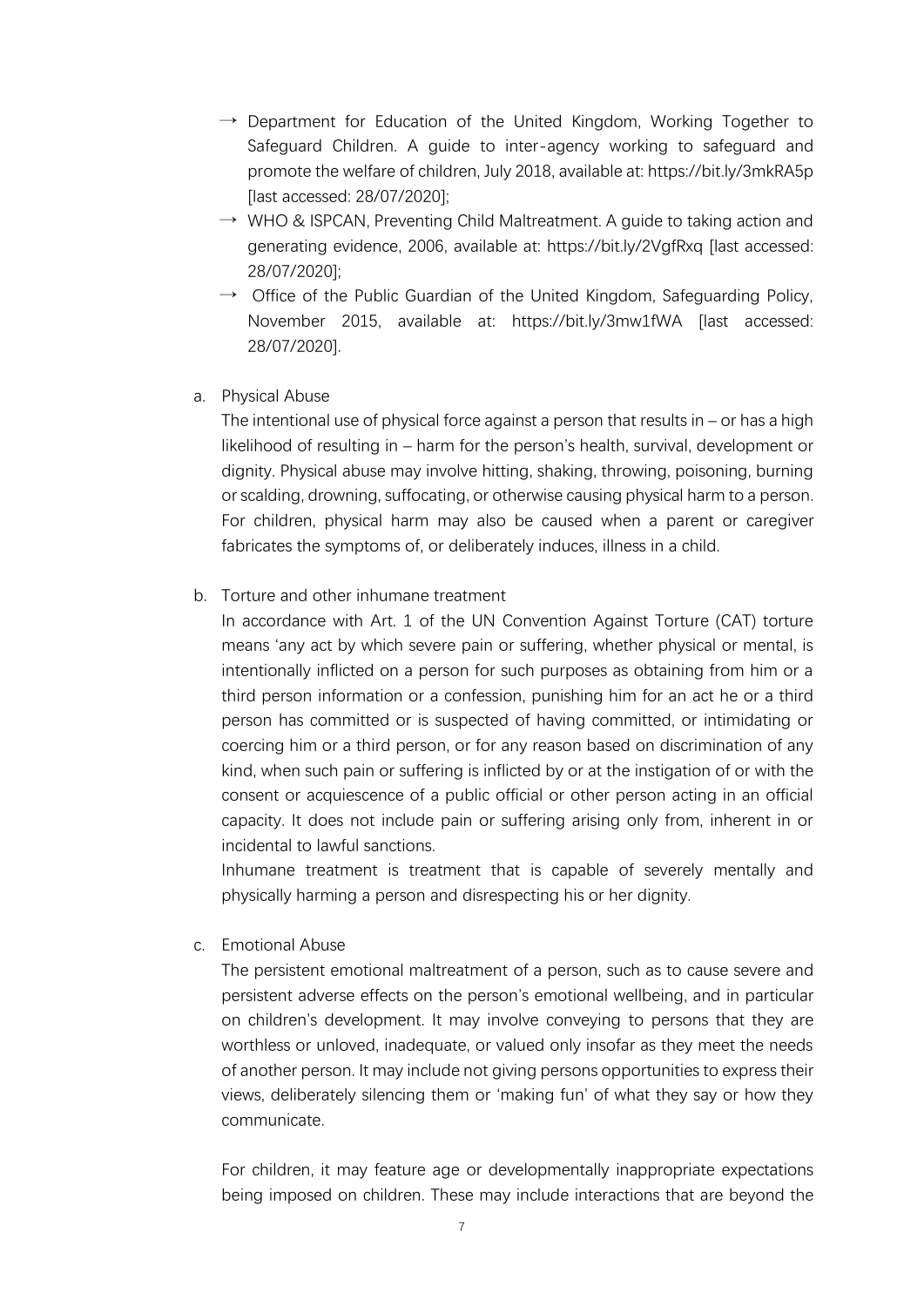child's developmental capability, as well as overprotection and limitation of exploration and learning, or preventing the child participating in normal social interaction. It may involve seeing or hearing the ill-treatment of another. It may involve serious bullying (including cyberbullying), causing frequently to feel frightened or in danger, or the exploitation or corruption of children.

d. Sexual Abuse & Exploitation

Sexual abuse is the involvement of a person in sexual activity that he or she does not fully comprehend, is unable to give informed consent to, or for which the person is not developmentally prepared and cannot give consent. The activities may involve physical contact, including assault by penetration (for example, rape or oral sex) or non-penetrative acts such as masturbation, kissing, rubbing and touching outside of clothing. They may also include non-contact activities, such as involving persons, particularly children, in looking at, or in the production of, sexual images, watching sexual activities, encouraging children to behave in sexually inappropriate ways, or grooming a child in preparation for abuse (including via the internet).

e. Neglect

Neglect refers to a persistent failure to meet basic physical and/or psychological needs. This will concern children in particular. The category of neglect only applies to a failure to meet basic needs that the parent is in a position to provide for. Neglect is thus distinguished from circumstances of poverty in that neglect can occur only in cases where reasonable resources are available to the family or caregiver.

Neglect may involve a parent or carer failing to:

- $\rightarrow$  provide adequate food, clothing and shelter (including exclusion from home or abandonment);
- $\rightarrow$  protect a child from physical and emotional harm or danger;
- $\rightarrow$  ensure adequate supervision (including the use of inadequate caregivers); or
- $\rightarrow$  ensure access to appropriate medical care or treatment.

It may also include neglect of, or unresponsiveness to, a child's basic emotional needs.

2. Persons can also be subjected to physical, sexual and emotional abuse but this generally holds a different significance within Greek law and social services processes. Not all forms of abuse against persons constitute a criminal offense, disclosures regarding abuse against persons do not generally warrant a breach of confidentiality (i.e. Equal Rights cannot generally report concerns about abuse against persons without the consent of the victim/survivor).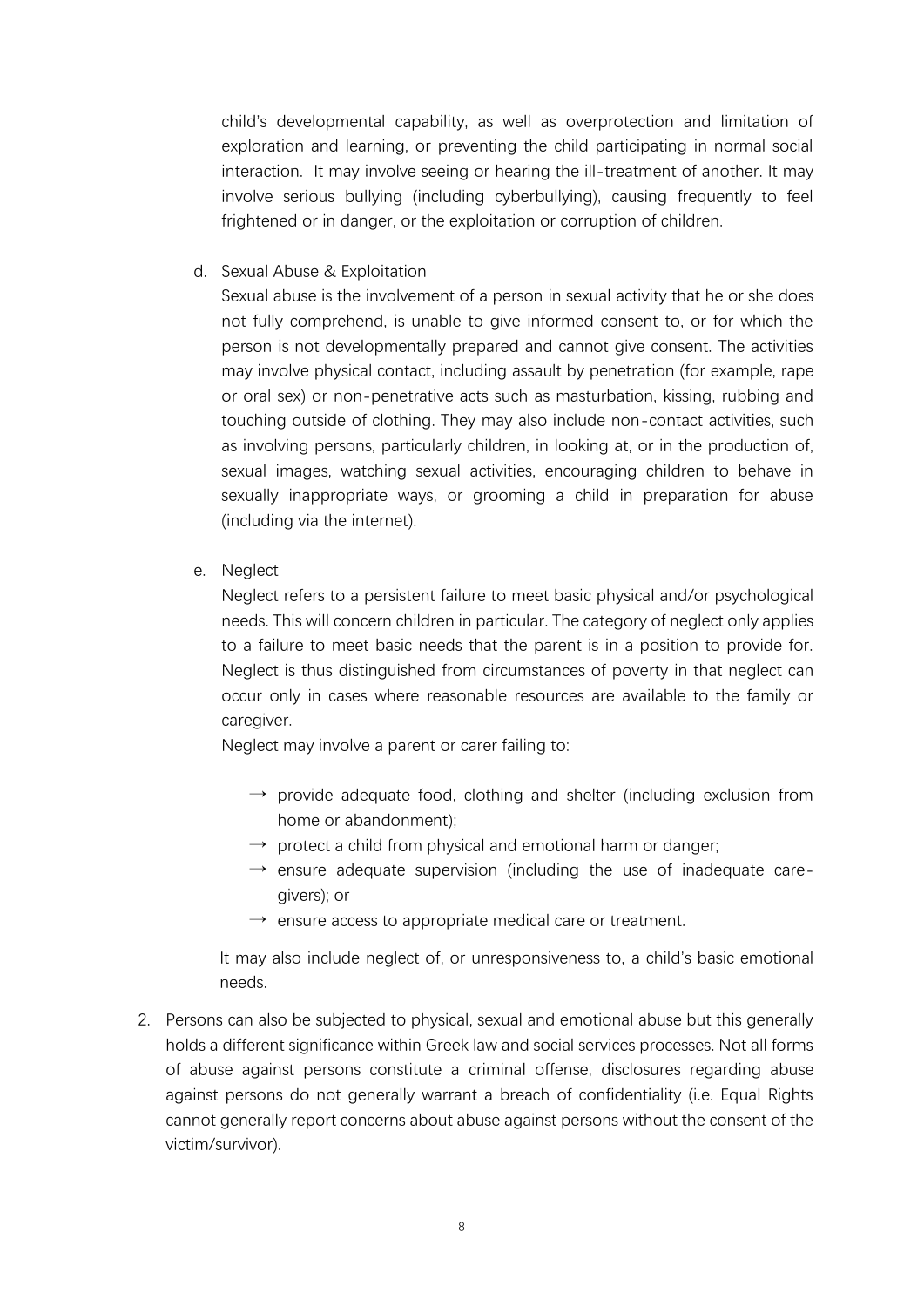- 3. Additional definitions that are relevant to safeguarding children and/or vulnerable persons:
	- a. Domestic Violence/Abuse

Within the German and the Greek legal system, domestic violence refers to any of the following offences against a family member: physical injury; illegal violence and threat; sexual abuse, including rape; sexual harassment ("abuse in lewdness"); manslaughter by intention; fatal injury. This definition includes violence and abuse towards minors within the family.

While it is important to keep this domestic legal framework in mind, it should be noted that it defines domestic violence in quite narrow terms, and it does not enable a distinction between domestic abuse and child abuse. Therefore, Equal Rights also recognises the following (non-legally binding) definition, which should underpin our recognition and response to domestic violence:

Any incident or pattern of incidents of controlling, coercive or threatening behaviour, violence or abuse between those aged 16 and over who are or previously had intimate partners or family members regardless of gender or sexuality. This can encompass but is not limited to the following types of abuse:

- $\rightarrow$  psychological
- $\rightarrow$  physical
- $\rightarrow$  sexual
- $\rightarrow$  financial
- $\rightarrow$  emotional

Controlling behaviour is: a range of acts designed to make persons subordinate to and/or dependent on another person by isolating them from sources of support, exploiting their resources and capacities for personal gain, depriving them of the means needed for independence, resistance and escape and regulating their everyday behaviour.

Coercive behaviour is an act or a pattern of acts of assault, threats, humiliation and intimidation or other abuse that is used to harm, punish, or frighten the victim." \*

This definition, which is not a legal definition, includes female genital mutilation (FGM) and forced marriage, and does not confine victims to one gender or ethnic group.

b. Forced Marriage

There is no internationally agreed definition of forced marriage, but it can be understood as a marriage where one or both people do not (or in cases of people with learning disabilities, cannot) consent to the marriage and pressure or abuse used. A forced marriage is different to an arranged marriage where families take a leading role in choosing the marriage partner, but both parties are free to choose whether to enter into the marriage or not.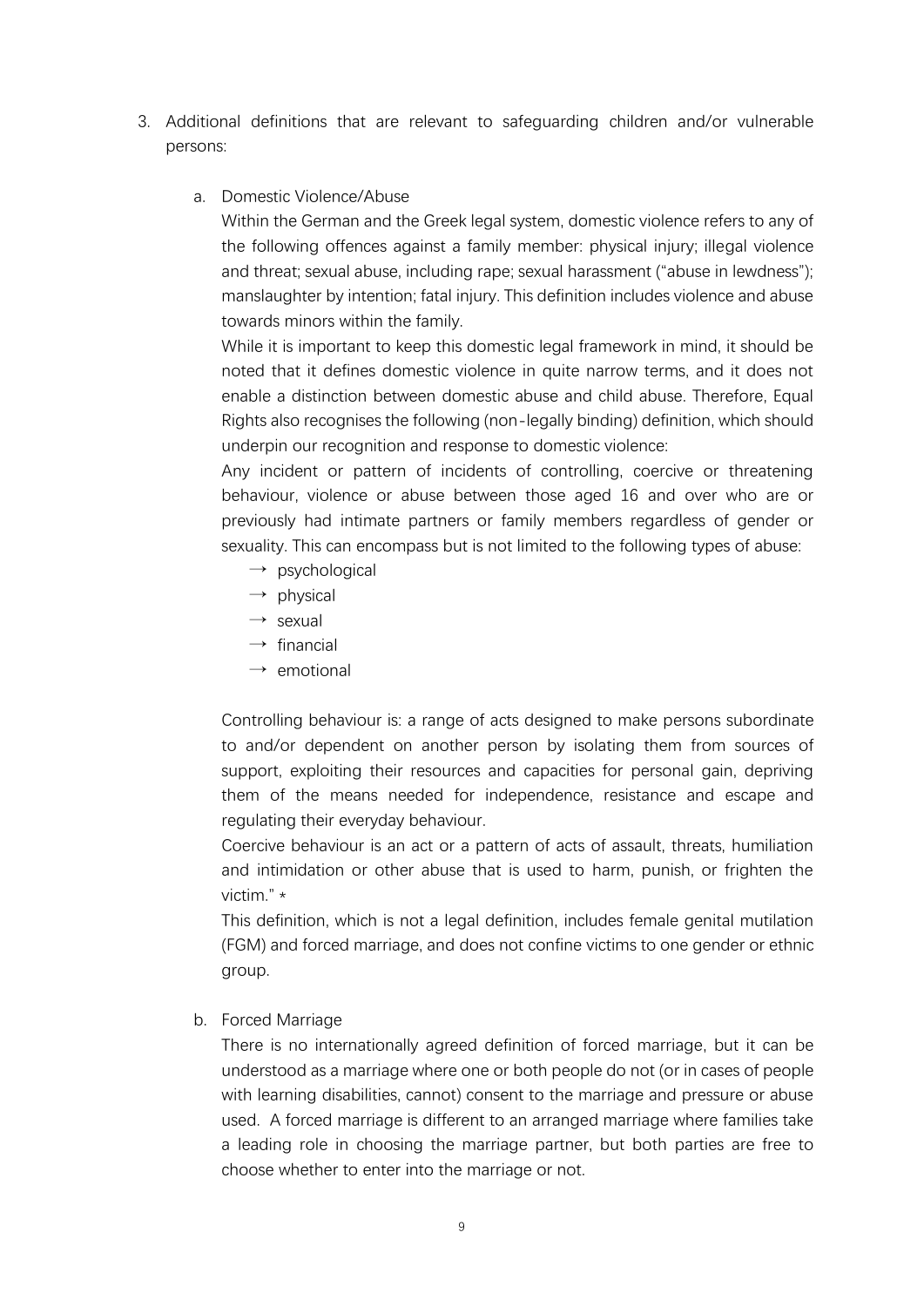Forced marriage does not constitute a specific criminal offence under Greek Law but the issue may fall under other criminal offences such as coercion through violence or the threat of force.

c. Female Genital Mutilation (FGM)

Female genital mutilation comprises all procedures involving partial or total removal of the external female genitalia or other injury to the female genital organs for non-medical reasons. It is sometimes referred to as female circumcision, or female genital cutting. FGM practices may have a cultural basis but are medically unnecessary, extremely painful and have serious health consequences, both at the time when the mutilation is carried out, and later in life. FGM does not constitute a specific criminal offence in Greece (for Germany: § 226a StGB) but can be criminally prosecuted under the offences of bodily injury, dangerous bodily harm and bodily harm against a minor.

d. Trafficking

Article 3, paragraph (a) of the UN Protocol to Prevent, Suppress and Punish Trafficking in Persons (2000, 55/25) ('Palermo Protocol'), defines Trafficking in Persons as the recruitment, transportation, transfer, harbouring or receipt of persons, by means of the threat or use of force or other forms of coercion, of abduction, of fraud, of deception, of the abuse of power or of a position of vulnerability or of the giving or receiving of payments or benefits to achieve the consent of a person having control over another person, for the purpose of exploitation. Exploitation shall include, at a minimum, the exploitation of the prostitution of others or other forms of sexual exploitation, forced labour or services, slavery or practices similar to slavery, servitude or the removal of organs.

4. Disclosure or evidence for concern may occur in many different ways. Workers should be aware of these signs and try to recognise them. In addition to the above listed signs and definitions, staff and volunteers should also be aware of the additional risks associated with the improper use of new media including photography, videos and the internet in the abuse and exploitation of children and vulnerable persons. Staff and volunteers should follow the steps outlined under VII. to limit the opportunities for exploitation using these means whilst children and vulnerable persons are using Equal Rights services.

#### **VII. SPECIAL CONSIDERATIONS FOR WORKING WITH PROTECTION SEEKERS**

1. Laws concerning domestic abuse and child protection apply to all people equally regardless of cultural and linguistic backgrounds. However, as an organisation working with protection seekers, Equal Rights also has a duty to be aware of the particular circumstances facing our clients in their daily lives. This includes having a heightened awareness of the extreme hardships faced by many protection seekers arriving in Europe. Some of these specific considerations might include: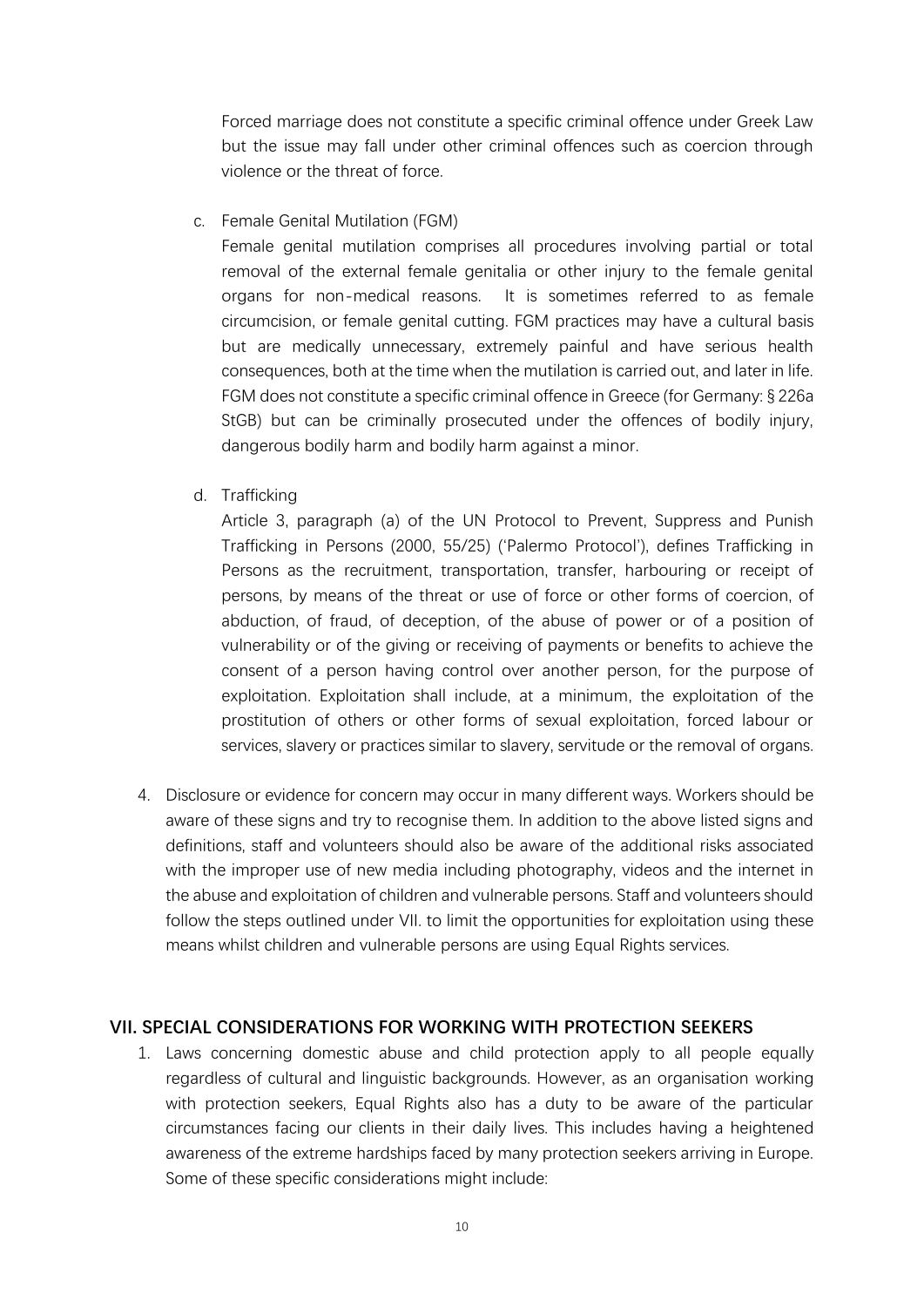- $\rightarrow$  Prior exposure to violence and trauma in their home countries or on the **travel route to Europe.** Many of Equal Rights clients have endured terrible violence at some point, including war, political, religious, or gender-based persecution, trafficking, and sexual violence. As a result, many clients will exhibit behaviours that could also be perceived as signs of abuse, including acting withdrawn or being reluctant to communicate, low self-esteem, sudden changes in behaviour, nightmares, or frequent bedwetting. These experiences may also mean that persons have become desensitised to violence overtime or that children no longer identify appropriate adult behaviour.
- $\rightarrow$  The impact of living conditions in Greece. The vast majority of protection seekers in Greece live in poverty, often in unsafe or unstable conditions. On the Aegean islands, most protection seekers live in an EU Hotspot, which are notoriously deplorable. In the case of children what may be perceived as neglect—for example dirty clothing, obvious hunger, failure to treat certain medical conditions, or lack of schooling—may be a symptom of the family's lack of access to basic resources.
- $\rightarrow$  **The stress and challenges of being a protection seeker.** In most cases, persons seeking services from Equal Rights are adjusting to life in a new country, where they do not speak the language, come from a different cultural context, and have limited resources. They may be cut off from their communities in their home country and at the same time feel isolated in Europe. This experience may, for example, have an effect on a parent's capacity to provide a consistently reasonable level of care for a child. For this reason, the needs of parents should also be considered when assessing the needs of a child, including helping parents access appropriate support and resources.

Even though these issues should be taken into account, safeguarding procedures must still be followed whenever implicated. However, when referrals are made, all relevant factors should be mentioned.

In addition to these contextual considerations, there are specific safeguarding concerns that often arise in the context of working with protection seekers. These include, but are not limited to:

**a.** Unaccompanied minors without a state-appointed guardian.

Because of delays in the registration process, Equal Rights meets many unaccompanied minors who do not yet have a guardian to represent them in Greece. These cases always raise safeguarding concerns as the minor will likely be homeless or living in housing with unrelated adults. Unaccompanied minors are also more vulnerable to trafficking. In these cases, the staff member meeting with the client should:

- $\rightarrow$  Notify the Safeguarding Lead in order to discuss an appropriate response and next steps
- $\rightarrow$  Be on particular alert for signs of abuse or trafficking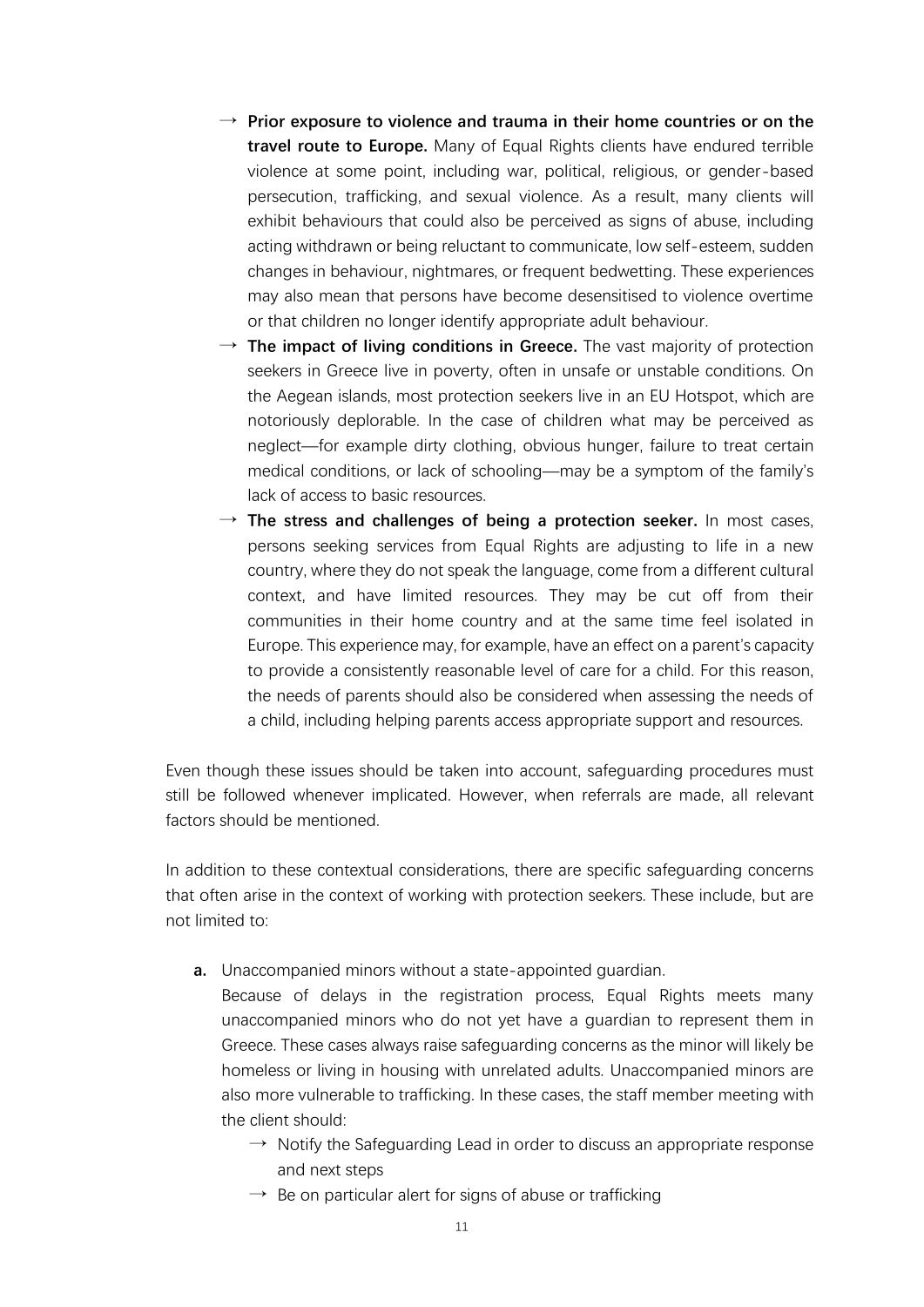- $\rightarrow$  Ask questions about where the child is living, regardless of whether that is the specific legal issue the child came to address. It is important to remember that it is not the job of Equal Rights staff to investigate suspected abuse, neglect, or harm. However, questions about an unaccompanied minor's living conditions are relevant to his/her application for international protection. These questions should be openended and non-leading.
- $\rightarrow$  if the child arrives to the office with an adult who is not a parent or appointed guardian, he/she should be interviewed without the adult during the first consultation.
- **b.** Family reunification claims.

For unaccompanied minors seeking to reunite with a family member in another Member State, a best interest assessment will be a part of the legal procedure. However, in the case of spousal reunification, it is important to remember that adults have a right to independence, choice, and self-determination, including in how they choose to proceed with their applications for international protection. It is not the job of Equal Rights staff to investigate the relationship between spouses in the course of representing their claim for family reunification beyond confirming that the relationship exists. However, some cases may implicate safeguarding concerns. These include, but are not limited to:

- $\rightarrow$  Suspected or reported spousal abuse where both parties nonetheless consent to reunification
- $\rightarrow$  Suspected or reported abuse from a spouse visiting from another Member State
- $\rightarrow$  Suspected trafficking where a child is sent alone to another Member State.
- **c.** Self-harm and suicide ideations

People who self-harm should be considered under the Safeguarding Policy and action should be taken based on the steps outlined below. In these cases, you should remain calm, listen, and take seriously what the client has shared with you. However, it is also important to remind the client that you are not a trained therapist or psychologist, but that you may be able to help them access professional support.

**d.** Smuggling versus trafficking.

Most of the protection seekers Equal Rights works with have been smuggled into Greece. Trafficking differs from smuggling in that it involves an intent to exploit the victim after arrival in Greece. Therefore, you should be on alert for specific signs that an adult or child may be trafficked. These signs could include:

- $\rightarrow$  A child arriving to the office with an adult who is not a close relative or parent
- $\rightarrow$  A child claiming to be much older than he/she looks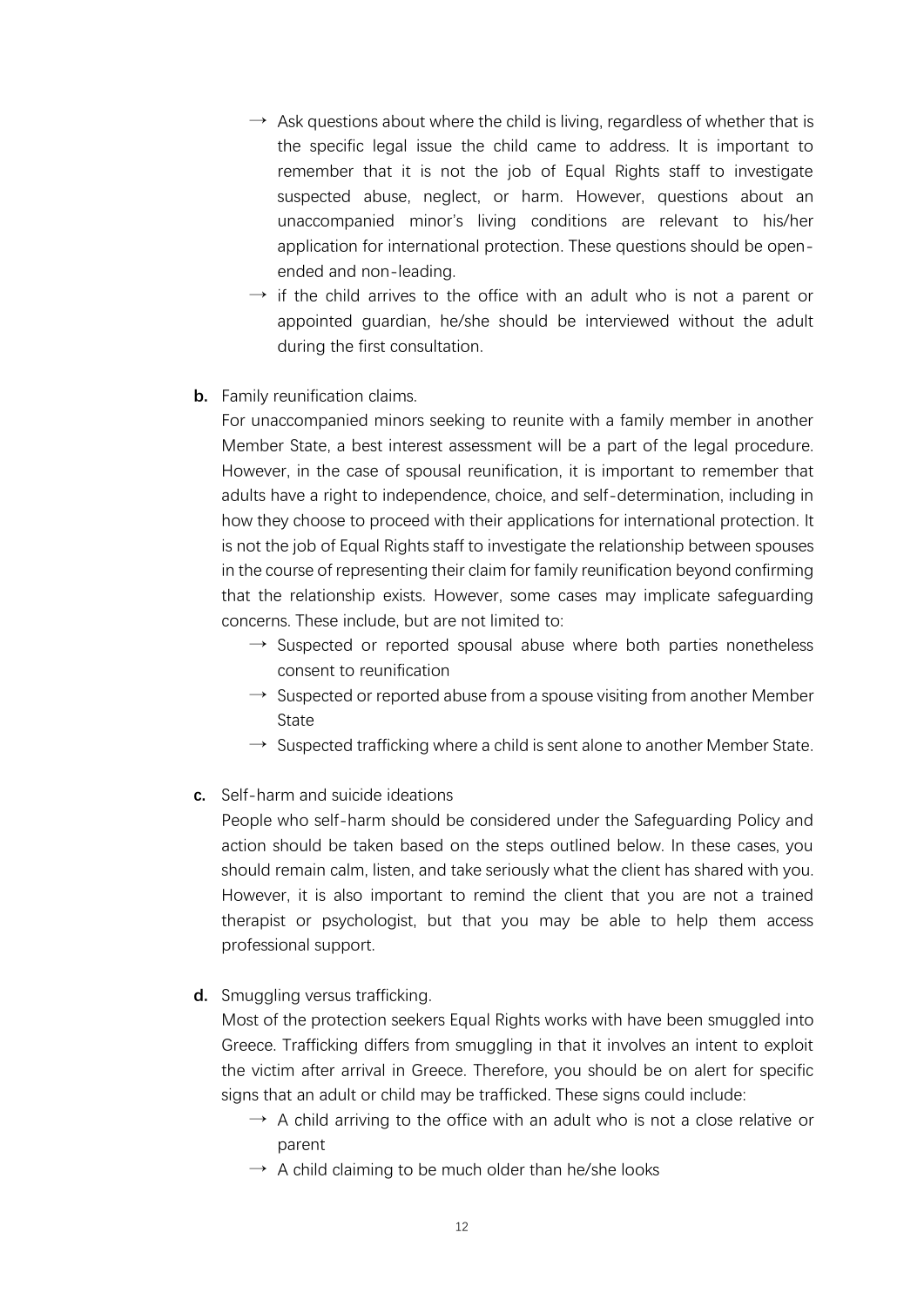- $\rightarrow$  Any person who is visibly frightened by the adult he/she is with or by the prospect of returning to where they live
- $\rightarrow$  Working excessively long hours or living in a place of employment
- $\rightarrow$  Any person who appears to be monitored or controlled by another person who is not a close relative (including having their documents controlled by that person).

# **VIII. GUIDANCE ON HOW TO RESPOND TO SAFEGUARDING CONCERNS AND DISCLOSURES OF ABUSE**

- 1. It is imperative that all staff and volunteers working to safeguard children and vulnerable persons fully understand their responsibilities and duties. Those working on Equal Rights' activities have a duty to ensure that any suspicion, incident, allegation or other manifestation relating to children and vulnerable persons protection is reported. These responsibilities and duties will be covered in Equal Rights' Safeguarding induction.
- 2. Where concerns relate to an allegation of abuse, staff and volunteers should think of the three R's in relation to safeguarding: **Respond, Report and Record**.

#### a. Respond

When a client makes a disclosure that raises safeguarding concerns:

- $\rightarrow$  Be responsive, remain calm, listen and acknowledge the information you have been given. If you show anger, disgust, disbelief then the person may stop talking for fear of upsetting you or may feel that your negative feelings are being directed towards them.
- $\rightarrow$  Ensure the person is in a space where they feel comfortable.
- $\rightarrow$  Allow the person time to speak.
- $\rightarrow$  Never interrupt or make suggestions. Avoid asking questions other than to clarify your understanding. You must never interview or investigate; this is the job of municipality social workers and/or the police; any leading questions asked might affect the outcome of any criminal procedures.
- $\rightarrow$  Be honest; tell the person that you are there to support them, and as such, cannot keep what has been disclosed a secret. Make clear to the person that you are concerned, and you might need to report this information to other professionals to make a decision, in the first instance the Safeguarding Lead.
- $\rightarrow$  You can reassure them that you will not share the disclosure with anyone who does not need to know.
- b. Report

Staff should seek, in general, to discuss any concerns openly with the person who disclosed the abuse or an adult (parent/carer, guardian or social worker) responsible for a child or vulnerable person who is being abused, and seek their agreement to make a referral to the appropriate service. Under most circumstances, it will be the responsibility of the Safeguarding Lead to have such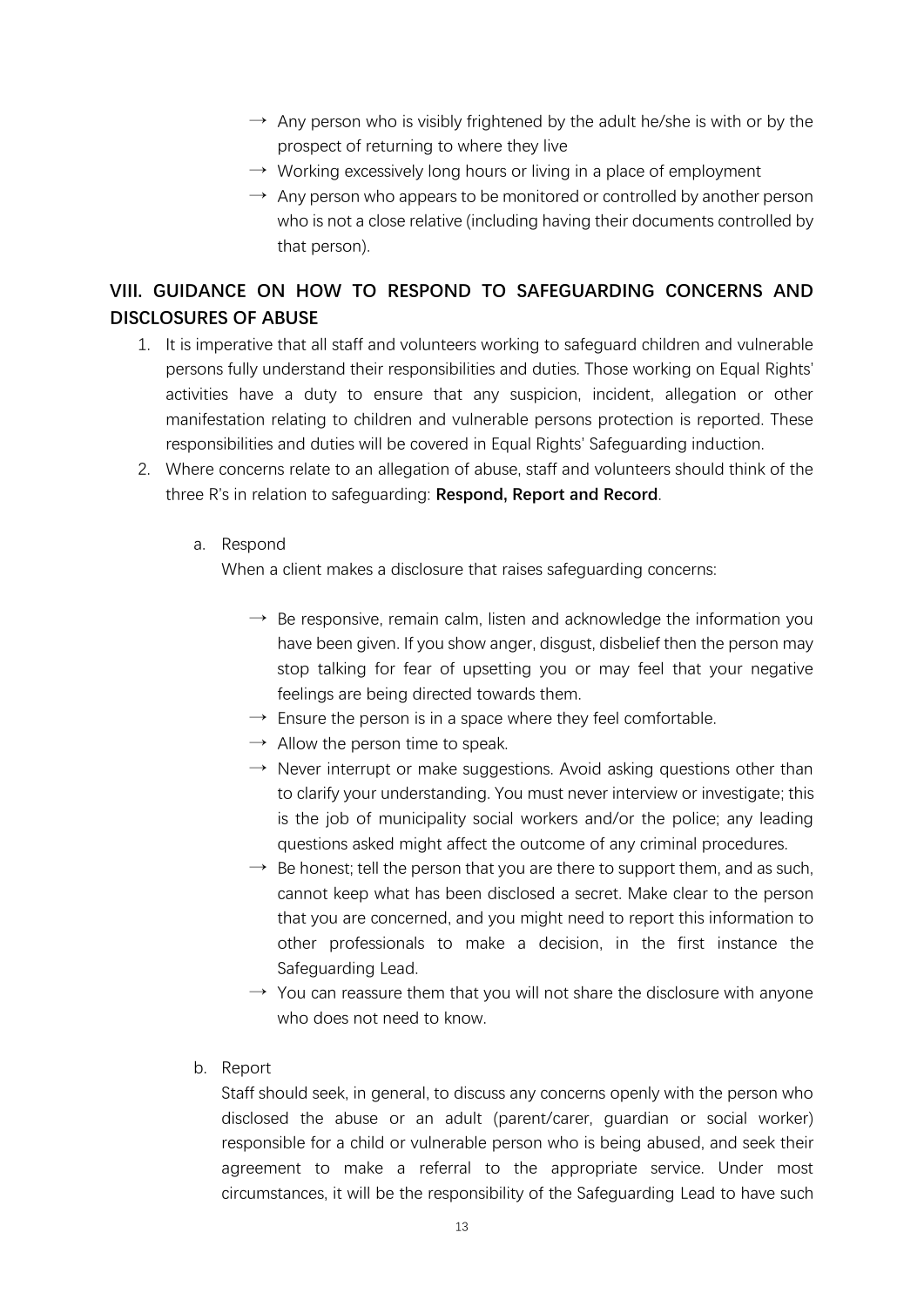a discussion and seek agreement to make a referral. The Safeguarding Lead must consider whether such a discussion and agreement-seeking might place a child or vulnerable person at increased risk of suffering significant harm. The Safeguarding Lead will respond to the staff member within 24 hours.

c. Record

As soon as practical, using an Incident Report Form (Annex 2), each member of staff who was privy to the incident should record, in writing, everything they have been told using the person's own words and include anything which gave cause for concern such as a drawing, painting, writing etc. Volunteers should be supported by the relevant staff member to provide any written reporting. These reports should be passed to the Safeguarding Lead who should, following discussion with the worker, make a referral directly to the police / public prosecutor, if appropriate.

- 3. Once a referral has been made, the information should only be shared with those who need to know in order to protect the child or the vulnerable person. This record of information must be signed and dated by the staff member and the Equal Rights Safeguarding Lead.
- 4. Our professional experience has demonstrated that it is often helpful to refer areas of certain case types to partners with greater protection expertise
	- $\rightarrow$  For issues of child protection, this will typically be the Network for Children's Rights Child Protection Unit (NCRCPU), PRAKSIS or ARSIS
	- $\rightarrow$  For SGBV this will typically be DIOTIMA
	- $\rightarrow$  For VOT this will typically be Medicin sans Frontiers
	- $\rightarrow$  For any other case types, referrals are to be discussed with and decided by the Safeguarding Lead.

Equal Rights will respectively regularly then continue with the legal representation in the according cooperation.

- 5. However, the decision about whether or not to refer directly to the police/Public Prosecutor must be made by the Safeguarding Lead on a case-by-case basis, in line with the best interests of the person. For children, where there are reasons to believe that a child may be at risk of significant harm, they must make an appropriate referral within 48 hours of receiving the report. If there is reason to believe that the person may be at immediate risk of harm, the Safeguarding Lead must make a referral without delay, regardless of whether or not this occurs within normal working hours.
- 6. If external advice and guidance is required, the Equal Rights Safeguarding Lead should contact an appropriate social work service, most likely the NCR CPU, DIOTIMA or MSF where the concern regards a child or vulnerable person. It is important that staff and volunteers remember that they may not be the only one to have concerns i.e. the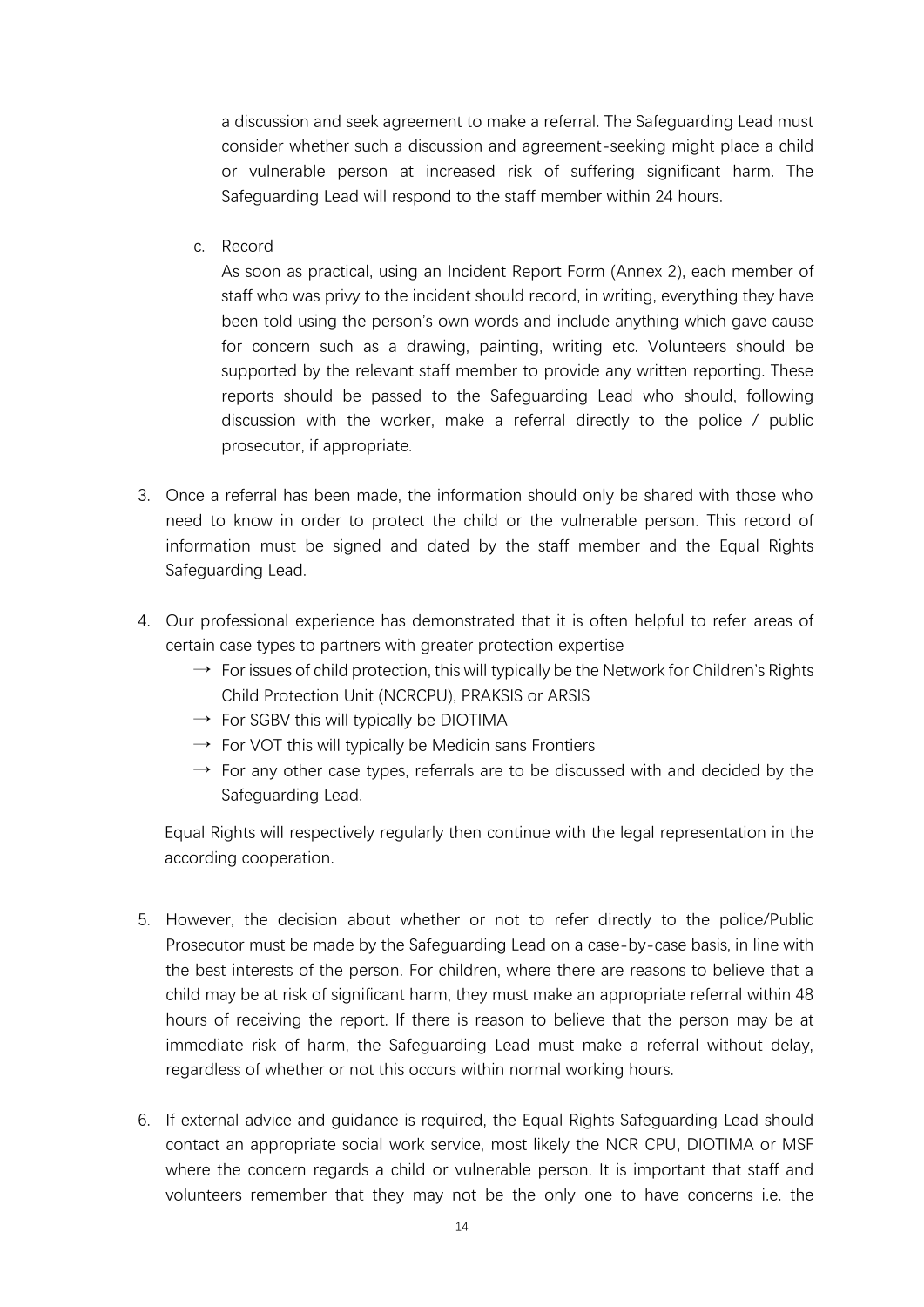information they have may fit into a wider picture. Remember it is not the job of staff members and volunteers to decide if a child, young person or vulnerable adult has been abused. It is the responsibility of all staff and volunteers to report concerns.

- 7. Key messages:
	- → **Respond to what you hear**
	- → **Report. DO NOT investigate.**
	- → **Record the information and send to/share with the Safeguarding Lead within 24 hours.**
	- → **The Safeguarding Lead in turn will contact the relevant agencies or authorities immediately.**
- 8. Once a referral has been made, all information received by the Safeguarding Lead should be fully investigated and acted upon or referred and followed up. This may include:
	- $\rightarrow$  Checking agency records and gathering information;
	- $\rightarrow$  Speaking to the family and assessing the situation; and
	- $\rightarrow$  Making sure that the children in the family are safe.

Once enquiries have been completed one or more of the following might happen:

- $\rightarrow$  No further action:
- $\rightarrow$  Support or advice offered to the family;
- $\rightarrow$  Referral to another agency for a service e.g. counselling; or
- $\rightarrow$  Legal action initiated, if appropriate.

## **IX. GUIDANCE ON HOW TO RESPOND TO OTHER WELFARE CONCERNS**

If concerns are of a more general nature concerning a child or vulnerable person's welfare, they should initially be discussed with the Safeguarding Lead. There will sometimes be concerns for families, children and young people that may not constitute a protection issue, but for which the client could benefit from additional support. Where support needs cannot be fully met by the Equal Rights team, it should be considered what services to signpost or directly refer young people and families to.

## **X. CONSENT OF PERSONS IN RELATION TO SAFEGUARDING**

1. Many of the persons that benefit from the services of Equal Rights are over 18 and therefore legally persons. As discussed, persons may also be subjected to various abuse and exploitation, and vulnerable persons are particularly at risk. Equal Rights uses a person-centred approach which means that persons are encouraged to make their own decisions and are provided with support and information to empower them to do so. This approach recognises that persons have a general right to independence, choice and selfdetermination including control over information about themselves. Staff should ensure that the adult has accessible information so that the adult can make informed choices about safeguarding: what it means, risks and benefits and possible consequences. Staff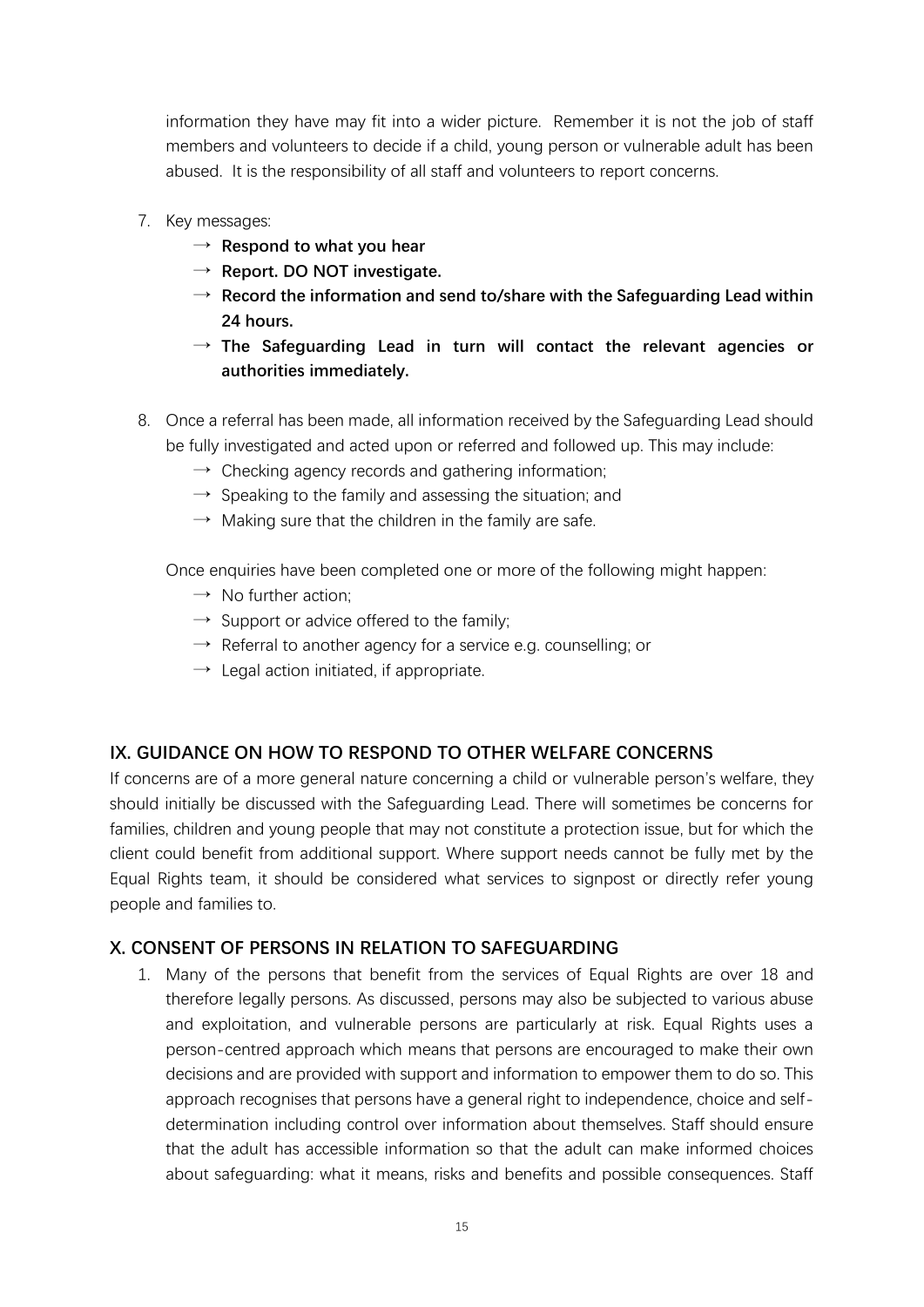will clearly explain the various options to help support them to make a decision about their safety.

- 2. Persons may not give their consent to the sharing of safeguarding information for a number of reasons. For example, they may be unduly influenced, coerced or intimidated by another person, they may be frightened of reprisals or about insecure immigration status, they may fear losing control, they may not trust social services, the police or other agencies, or they may fear that their relationship with the abuser will be damaged. Reassurance and appropriate support may help to change their views on whether it is best to share information.
- 3. Staff should consider the following and:
	- $\rightarrow$  Explore the reasons for objections what are they worried about?
	- $\rightarrow$  Explain the concern and why you think it is important to share the information
	- $\rightarrow$  Tell the persons who you may wish to share their information with and why
	- $\rightarrow$  Explain the benefits to them or others, of sharing information could they access better help and support?
	- $\rightarrow$  Discuss the consequences of not sharing the information could someone come to harm?
	- $\rightarrow$  Reassure them that the information will not be shared with anyone who does not need to know
	- $\rightarrow$  Reassure them that they are not alone, and that support is available to them. If, after this, the adult refuses intervention to support them with a safeguarding concern, or requests that information about them is not shared with other safeguarding partners, in general, their wishes should be respected.
- 4. However, there are a number of circumstances where staff can reasonably override such a decision, including:
	- $\rightarrow$  The adult lacks the mental capacity to make that decision this must be properly explored and recorded in line with the relevant Greek legislation (HAPC, 2016)
	- $\rightarrow$  Emergency or life-threatening situations may warrant the sharing of relevant information with the emergency services without consent
	- $\rightarrow$  Other people are, or may be, at risk, including children
	- $\rightarrow$  Sharing the information could prevent a serious crime
	- $\rightarrow$  A serious crime has been committed
	- $\rightarrow$  The risk is unreasonably high
	- $\rightarrow$  Staff are implicated

In such circumstances, it is important to keep a careful record of the decision-making process. Staff must seek advice from the Safeguarding Lead except in emergency situations. Legal advice should be sought where appropriate by the Safeguarding Lead. If the decision is to take action without the adult's consent, then unless it is unsafe to do so, the adult should be informed that this is being done and of the reasons why.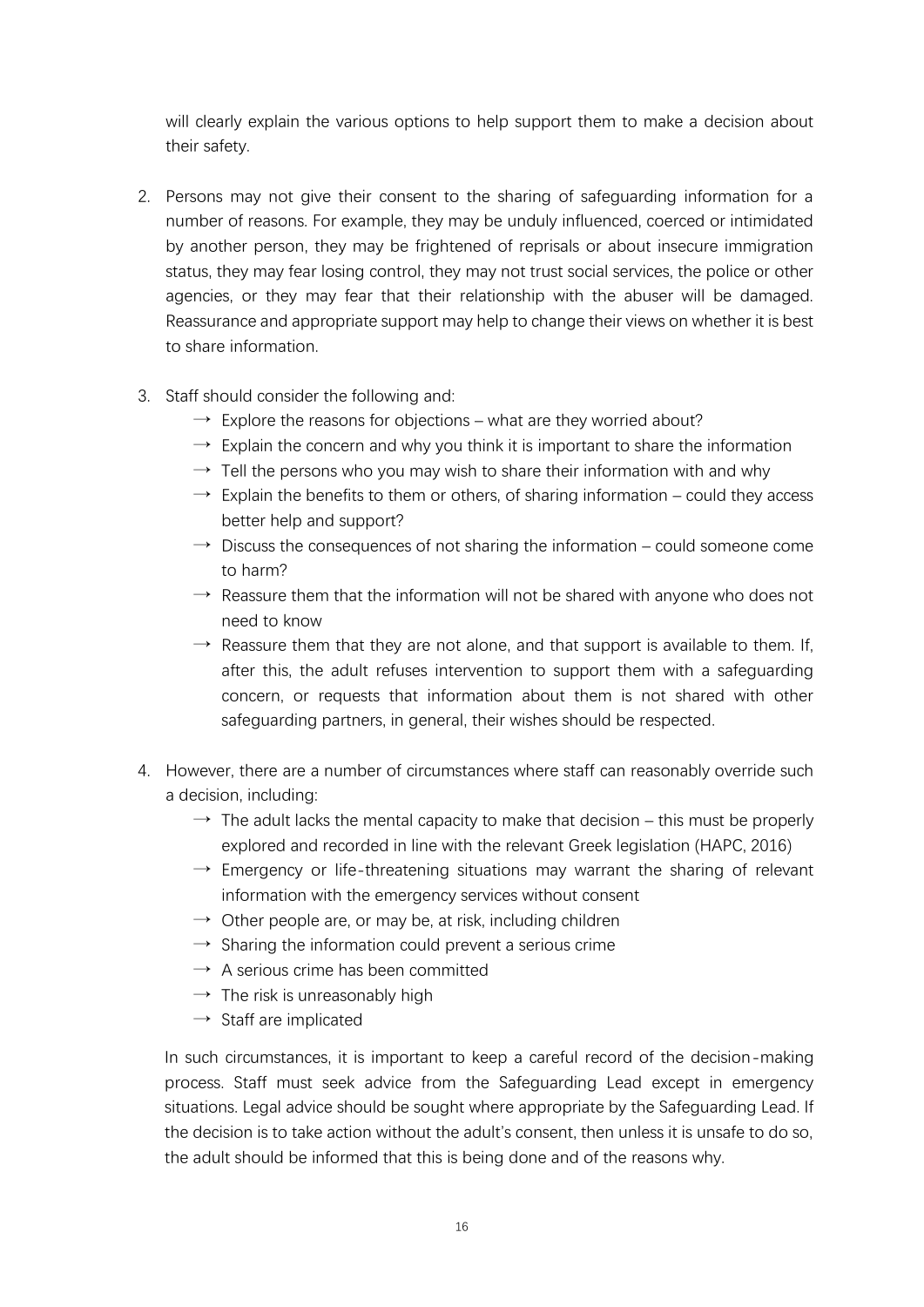- 5. If none of the above apply and the decision is not to share safeguarding information with other safeguarding partners, or not to intervene to safeguard the adult then the Safeguarding Lead should ensure that:
	- $\rightarrow$  The adult is supported to weigh the risks and benefits of different options
	- $\rightarrow$  Is made aware of the level of risk and possible outcomes
	- $\rightarrow$  Is offered support to build confidence and self-esteem if necessary
	- $\rightarrow$  Agree on and record the level of risk the adult is taking
	- $\rightarrow$  Record the reasons for not intervening or sharing information
	- $\rightarrow$  The situation is regularly reviewed
- 6. It is important that the risk of sharing information is also considered. In some cases, such as domestic violence, it is possible that sharing information could increase the risk to the adult. Safeguarding partners need to work jointly to provide advice, support and protection to the adult in order to minimise the possibility of worsening the relationship or triggering retribution from the abuser.

#### **XI. SOCIAL MEDIA AND PHOTOGRAPHIES**

- 1. Clients may only be photographed in case they or their representatives consent. For persons who are legally not capable to act on their own, this consent has to be given in writting.
- 2. For every post on social media that shows or makes reference to a person, their consent is needed. In the case described under 3. Alt. 2, a written consent by the person or the representative is needed.
- 3. Faces are, as a rule, not to be shown on any Social Media Posts. In special circumstances, showing faces can be agreed on by the Safeguarding Lead only.

#### **XII. ALLEGATIONS AGAINST WORKERS OR MANAGEMENT**

1. Allegations made against Equal Rights members staff and volunteers by fellow Equal Rights staff and volunteers It can be difficult to report concerns about a member of the team but everyone in Equal

Rights has a duty to do this. Any concern for the welfare of a child or a vulnerable person arising from suspected abuse or harassment by any member of Equal Rights should be reported immediately to the Safeguarding Lead, or where the allegation concerns the Safeguarding Lead, to the Equal Rights Director. Equal Rights will fully support anyone who, in good faith, reports concern that a colleague may be abusing a child or adult. Staff members reporting abuse are witnesses not complainants. Allegations of abuse against a member of Equal Rights staff by a member of the Equal Rights team should be recorded and reported immediately. Every effort will be made to maintain confidentiality for all concerned and consideration will be given to what support may be appropriate,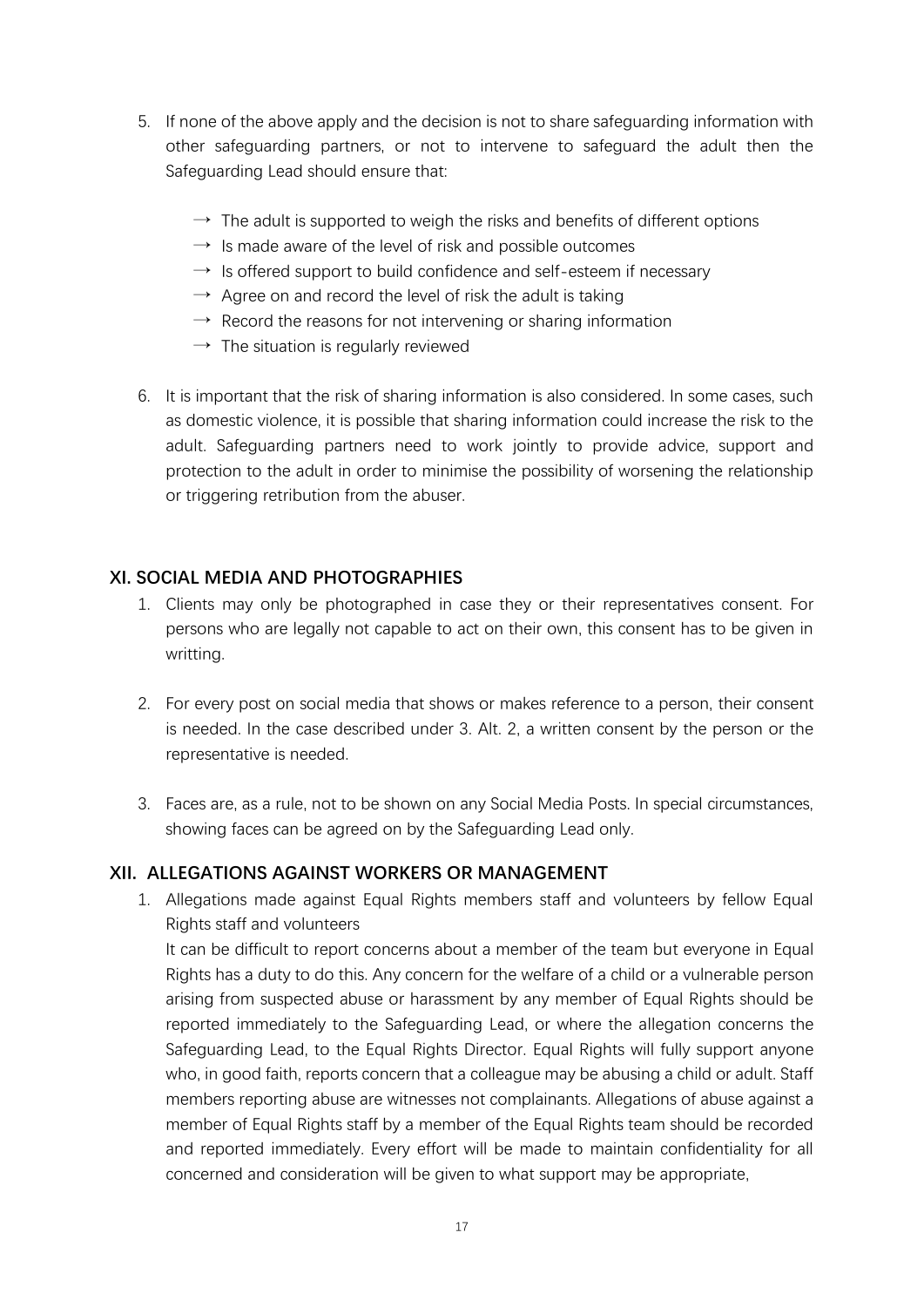2. Allegations made by a client accessing Equal Rights (or their parent/carer) against Equal Rights team members

If allegations are made by an Equal Rights beneficiary against any person working for Equal Rights, whether paid or unpaid, the following procedure will come into force incident reports (using the form in Annex 2) will be made at all stages as appropriate:

- a. The person who receives the allegation will immediately inform the Director(s) (or the Safeguarding Lead if the allegation is related to the Director(s)
- b. The Director(s) should inform the person against whom an allegation has been made as soon as possible, unless it is deemed that doing so would put the complainant at risk.
- 3. The course of action to be taken from thereon will be decided by the nature of the allegation(s). Safeguarding Allegation Procedure - Investigation Threshold will also be used to aid decisions about what further action may be required.
	- a. If a criminal allegation is made e.g. of sexual harassment or abuse, or physical assault, the Directors will immediately request an incident report (which will be treated as confidential) and will activate the Disciplinary Procedure and temporarily suspend the person from any activity in the organisation. The matter must then be, as a rule, reported to the police. The suspension will remain in force unless and until the police and/or social services confirm there was no substance to the report.
	- b. If there is no criminal allegation, the Safeguarding Lead (or a different appointed individual in the case that the allegation is made against the Safeguarding Lead) will gather as much detail from available sources of information as possible, by way of investigation.
	- c. A meeting should be conducted involving the person accused and a representative, the Safeguarding Lead and an Equal Rights Director. Minutes should be kept of the meeting. Prior to the meeting, the accused person should be informed, in writing, of the purpose of the meeting. The accused person must be treated with respect at all times; their innocence is presumed until proven otherwise. The person accused should be allowed to see the meeting minutes and asked to confirm their accuracy.
	- d. The Equal Rights Directors, with all the information resulting from the investigation and meeting must then decide on a course of action which could be either:
		- i. to treat the matter as a disciplinary issue, either as misconduct or gross misconduct, with associated rights of appeal, or
		- ii. to dismiss the allegations as unfounded or to make such other nondisciplinary recommendations as are appropriate.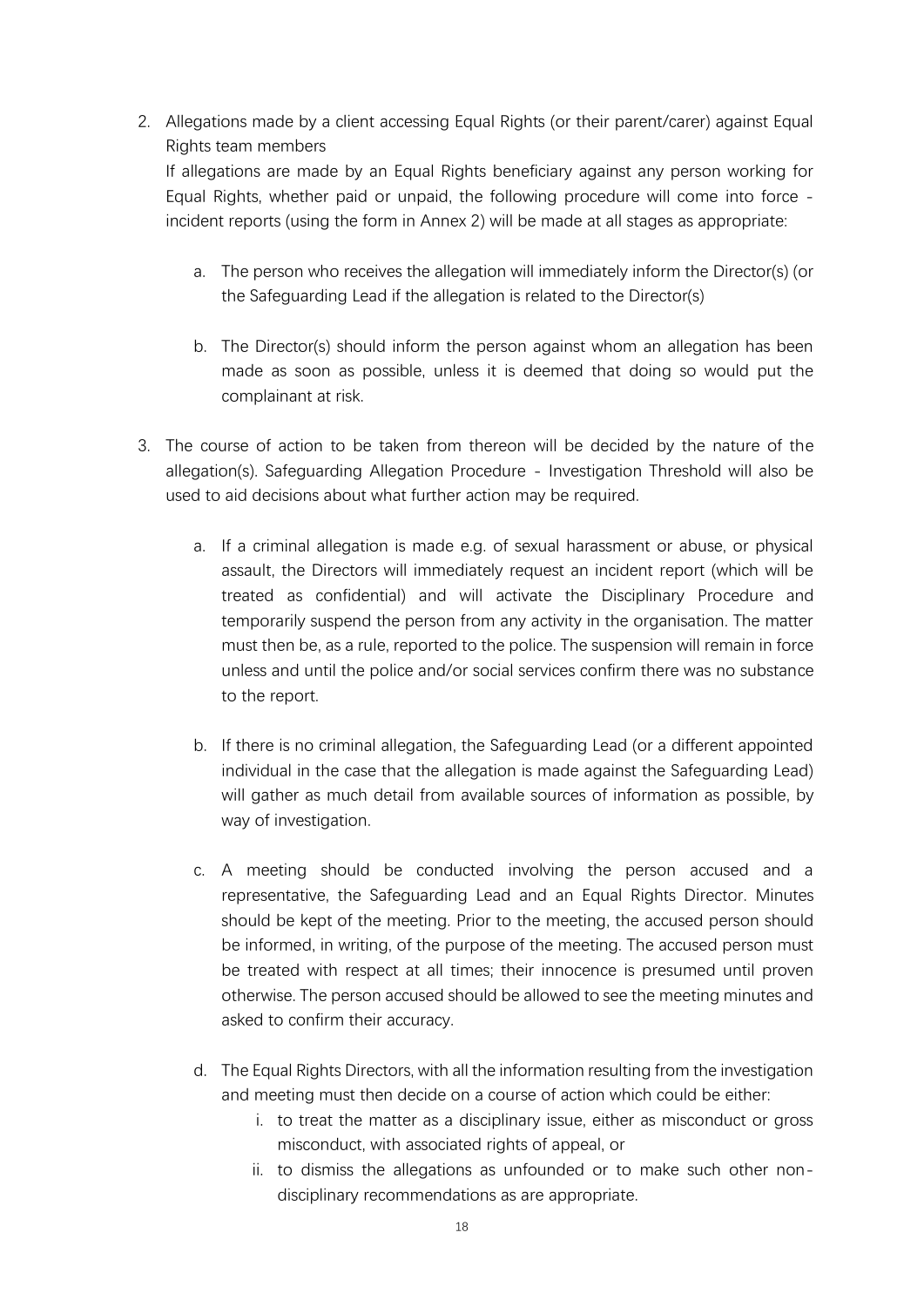e. The decision should be communicated to the person being investigated and to the person who made the original accusation.

## **XIII. SAFEGUARDING WITH PARTNERS**

- 1. All partners operating in close cooperation with Equal Rights e.g. if a case is handled together – are expected to have their own comprehensive safeguarding policy, whilst adhering to, as a minimum, Equal Rights' guidelines, practices and standards.
- 2. For a sustainable cooperation, e.g. when a grant is shared or a project is conducted together, a Memorandum of Understanding shall be agreed on that fixes safeguarding standards that must not be below the standards of this policy.

## **XIV. COMMUNICATION**

The Safeguarding Lead should give verbal notification to any team member, regarding any report that refers to him/her. This feedback is provided on a need-to-know basis, so the level of detail may vary depending on the worker's role and the issues raised.

## **XV. CONFIDENTIALITY & DATA PROTECTION**

- 1. Equal Rights' Data Protection Policy fully applies to all areas described by this policy.
- 2. It is recalled, that any personal information gathered about a client needs a consent by the respective person.
- 3. It is recalled, that any personal information gathered about a client will be stored in a safe, locked cupboard or protected electronic file. Only those who 'need to know' should have access to this information. Where a client is not at risk of serious harm, their consent will be required to pass on their information to other bodies who may be able to support them.

## **XVI. ORGANISATIONAL LEARNING**

The Safeguarding Lead will discuss any child and vulnerable adult protection issues at team meetings, including policy updates, training needs and opportunities, themes emerging from practice.

## **XVII. REVIEW AND IMPLEMENTATION OF THIS POLICY**

The Directors and Safeguarding Lead will review this policy, its implementation, and its effectiveness annually and shall ensure that the views of all workers, paid and volunteer, are sought and reflected in such a review process, and that any external input is sought as appropriate.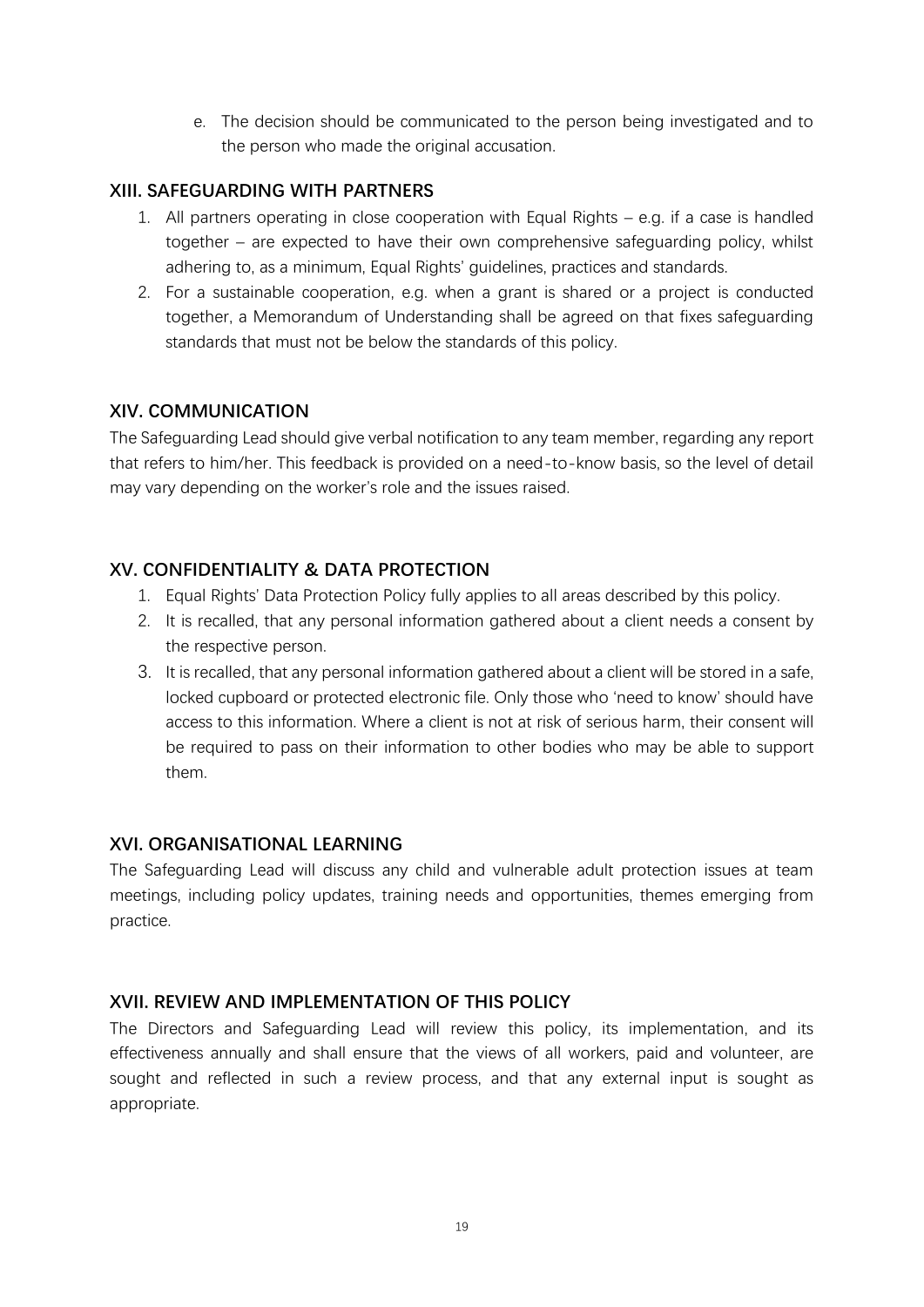Athens & Berlin, September 2019

-------------------- -----------------------

Iliana Bompou **Anne Pertsch** Anne Pertsch Safeguarding Lead Equal Rights GR Safeguarding Lead Equal Rights DE

Robert Nestler Catharina Ziebritzki

Instrumental Catherine

Administrator Equal Rights GR Board Member Equal Rights DE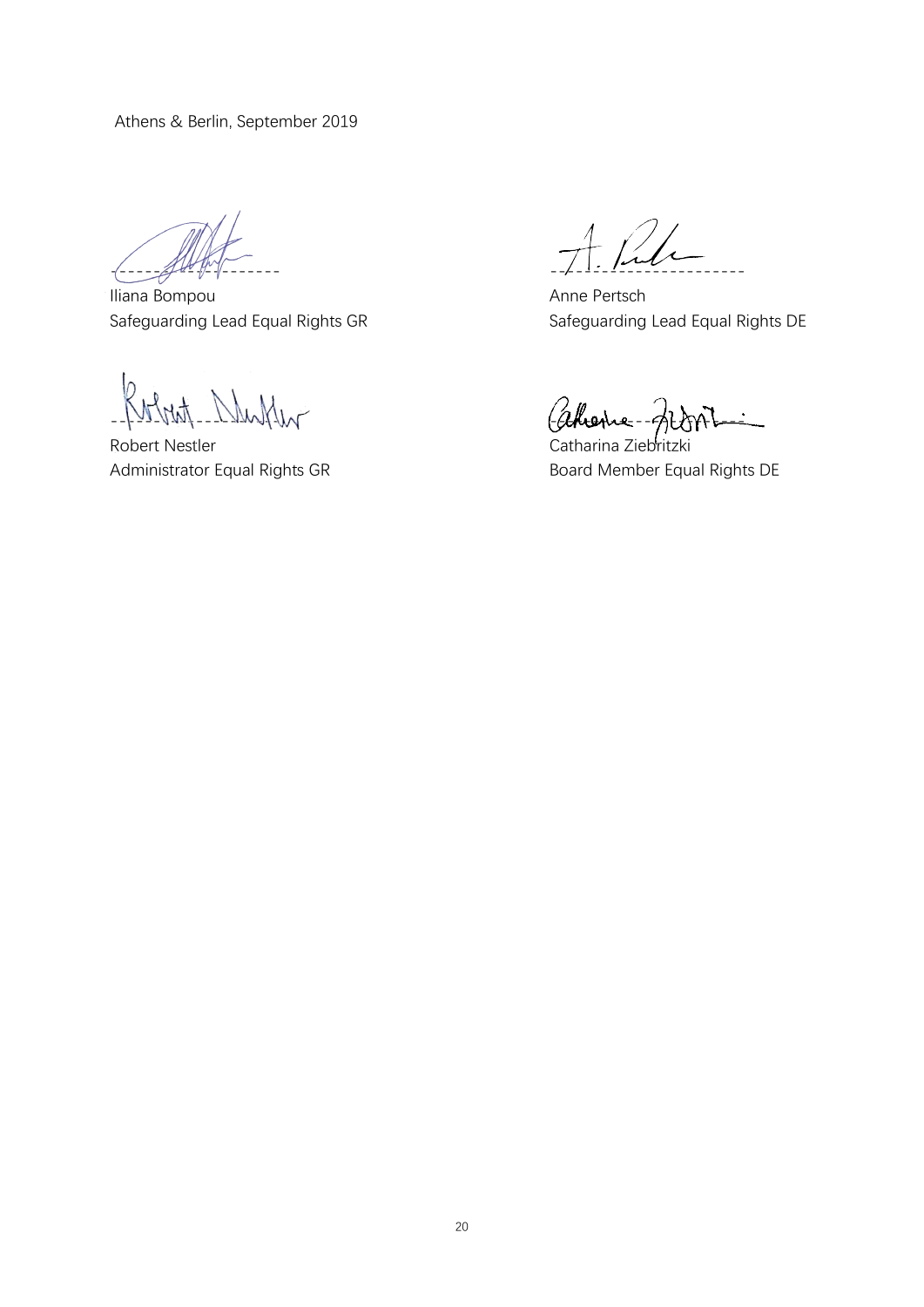# **ANNEX**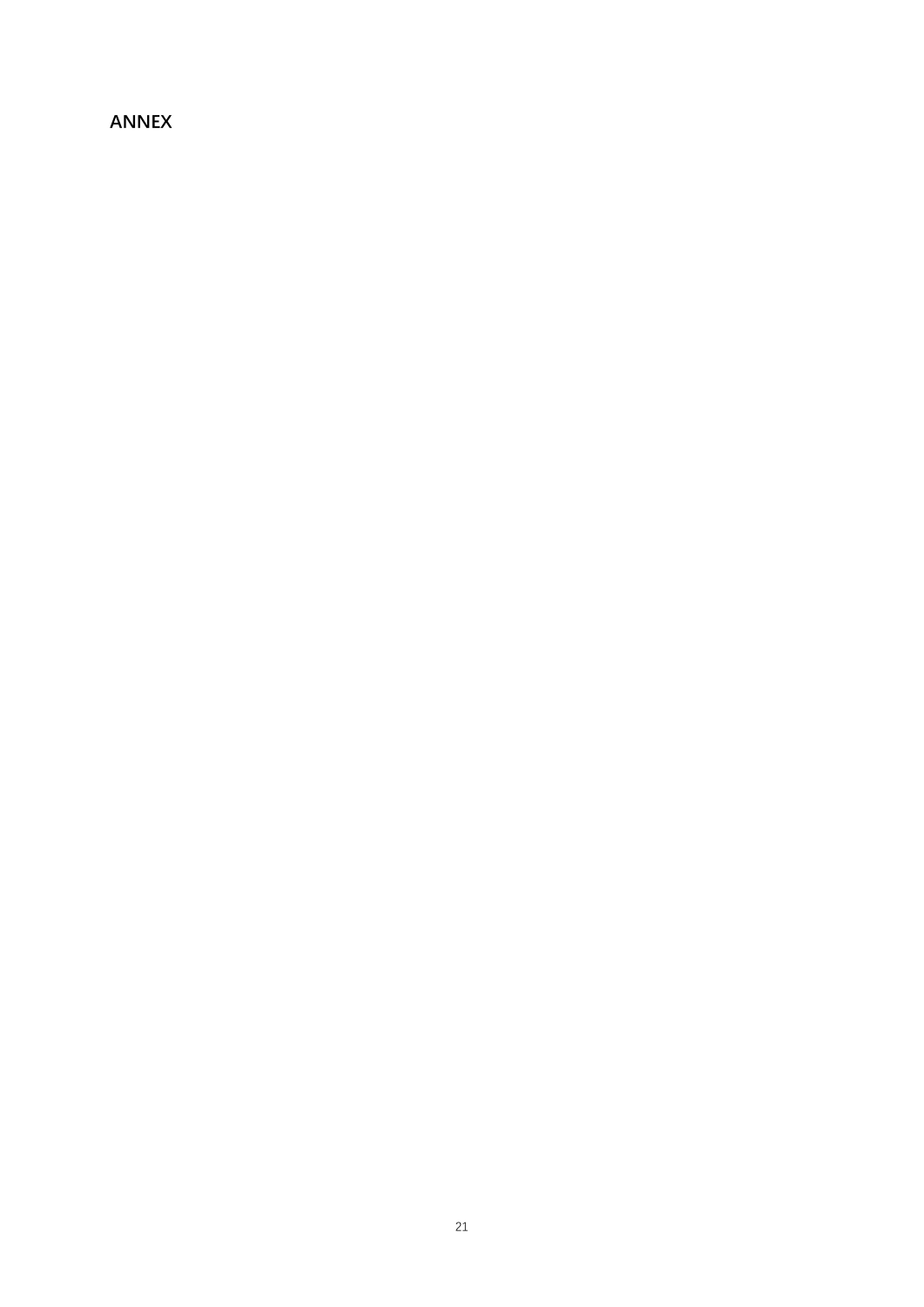#### ANNEX 1: EQUAL RIGHTS SAFEGUARDING LEAD JOB ROLE

The Safeguarding Lead has the main responsibility for managing issues of protection of children and vulnerable persons within Equal Rights. The role and responsibilities are detailed below.

The Safeguarding Lead

- 1. will implement and promote Equal Rights' Safeguarding & Child-Protection Policy and Procedures;
- 2. undertake training on child and vulnerable persons protection and ensure that the organisation is updated on child and vulnerable persons protection issues;
- 3. communicate with staff and volunteers on issues of the protection of children and vulnerable persons;
- 4. encourage good practice and support of procedures to protect children and vulnerable persons;
- 5. be the first point of contact for advice and support if a child or vulnerable persons protection issue arises;
- 6. ensure that reporting procedures are in place for incidents if they occur;
- 7. ensure that all necessary child and vulnerable persons protection-related enquiries, procedures and investigations are carried out;
- 8. report results of screening enquiries and preserve a "need to know" level of confidentiality and access to secure records;
- 9. ensure that supervising staff are aware of, and implement, procedures for the secure and confidential storage of records relating to child and vulnerable adult protection matters;
- 10. liaise with staff members to ensure implementation of the policy by all staff and volunteers;
- 11. liaise with social services at a formal and informal level on all child and vulnerable persons protection matters, and with the police / public prosecutor as necessary;
- 12. report to Directors on the implementation of this policy;
- 13. report allegations and suspicion of abuse to the appropriate authorities;
- 14. liaise with staff members and volunteers to ensure that the activities they plan and carry out on behalf of Equal Rights are sound in terms of child and vulnerable persons' protection as regards personnel, practices, activities and premises.
- 15. regularly monitor and review the Equal Rights' Safeguarding & Child-Protection Policy and Procedures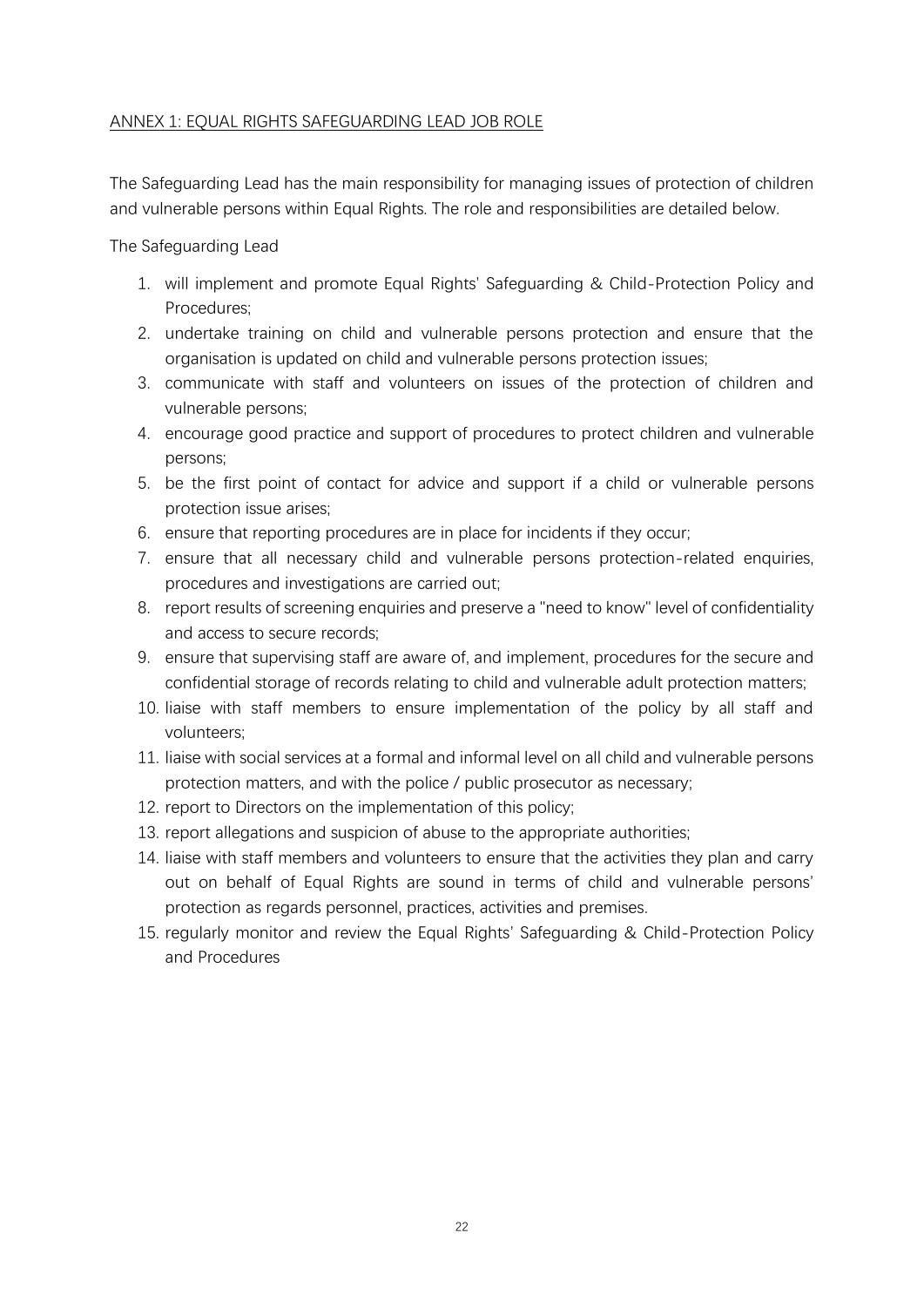#### ANNEX 2: CAUSE FOR CONCERN FORM

The form can be found here:

#### https://web.tresorit.com/l/RKF55#dhGEQsl4qH-145FAls9noA

[last accessed: 12/10/2020].

ANNEX 3: EQUAL RIGHTS SAFEGUARDING CONCERN REPORTING FORM

The form can be found here:

https://web.tresorit.com/l/RKF55#dhGEQsl4qH-145FAls9noA

[last accessed: 12/10/2020].

#### ANNEX 4: EMERGENCY CONTACTS

If you are worried that a child or a vulnerable person is at risk of being abused or neglected you should contact one of the following people:

Equal Rights Directors:

- $\rightarrow$  Robert Nestler: robert.nestler@equal-rights.org
- $\rightarrow$  Catharina Ziebritzki: catharina.ziebritzki@equal-rights.org

Equal Rights Safeguarding Leads:

- $\rightarrow$  Iliana Bompou: iliana.bompou@equal-rights.org
- → Anne Pertsch: anne.pertsch@equal-rights.org